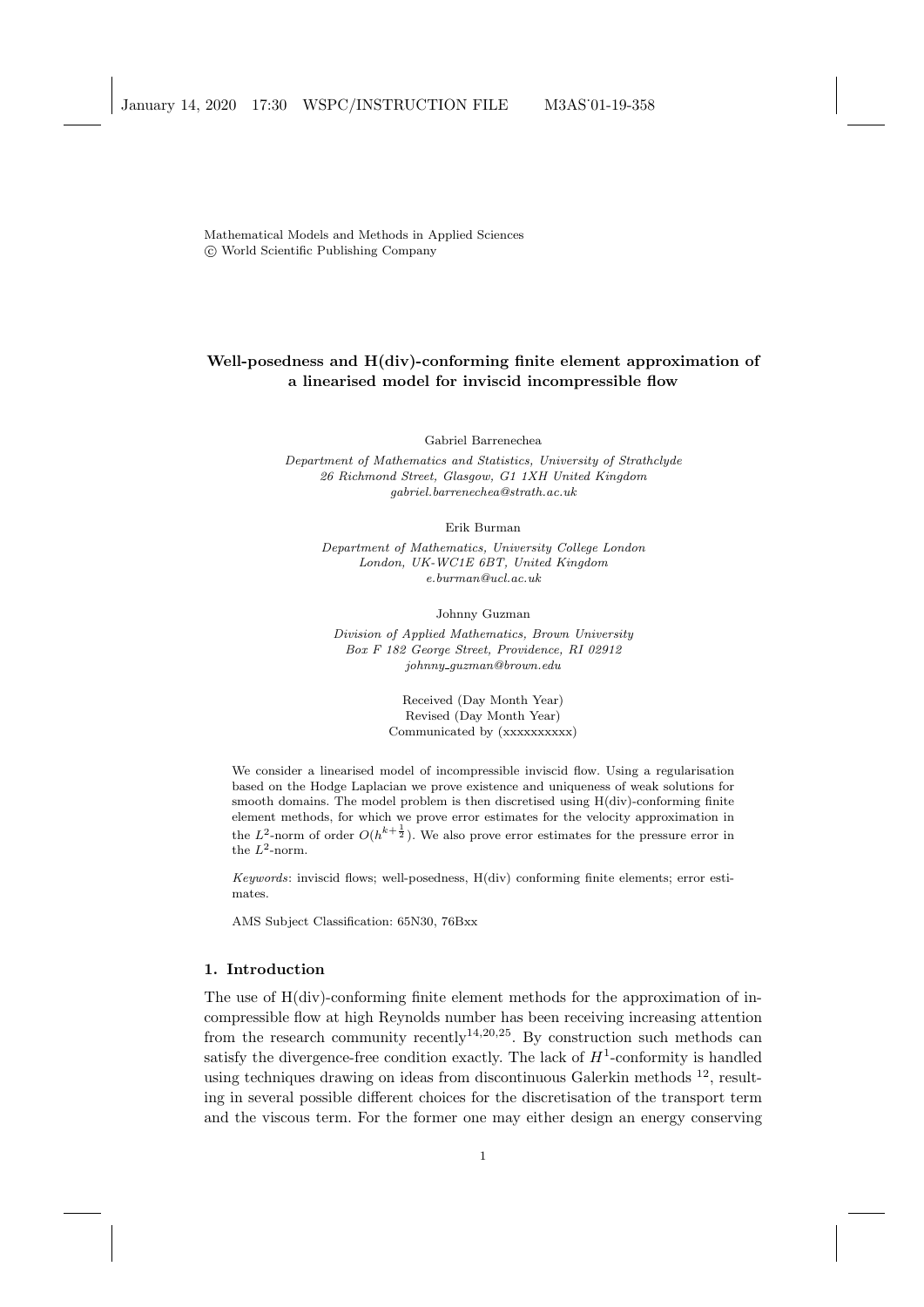method using central fluxes, or one may opt for a dissipative alternative in the form of upwind fluxes. The latter have been shown<sup>14</sup> to be more robust than the former, as is the case for discontinuous Galerkin (DG) methods. For DG-methods applied to scalar problems it is well known that thanks to the dissipative properties of the upwind flux one may prove an error estimate in the  $L^2$ -norm<sup>17</sup>, of the form

$$
||u - u_h||_{L^2(\Omega)} \le Ch^{k + \frac{1}{2}} |u|_{H^{k+1}(\Omega)},
$$
\n(1.1)

where u is the exact solution,  $u_h$  its DG-approximation,  $\Omega \subset \mathbb{R}^d$ ,  $d = 2, 3$ . is the computational domain,  $h$  the mesh parameter, and finally  $k$  the polynomial degree of the approximation space. On special meshes one can in fact prove optimal estimates with rate  $h^{k+1}$  for upwind DG methods applied to scalar problems<sup>6,23</sup>. However the result  $(1.1)$  is sharp on general meshes<sup>21</sup>.

Estimates of the type (1.1) are also the best that are known for either stabilised conforming finite element approximations, or fully DG methods, of laminar solutions of the Navier-Stokes' equations in the high Reynolds number regime<sup>5,15</sup>, or the incompressible Euler equations<sup>18,4</sup>. The robustness of the  $H(div)$ -conforming elements in the case of vanishing viscosity has been shown<sup>19</sup> for the case of the Brinkman problem, i.e. without the convection terms. Despite all the work quoted above, there seems to be no proof of an error estimate of the type (1.1) for finite element methods using H(div)-conforming elements applied to incompressible flow problems (see the discussion in Refs. 25, 20).

The purpose of this work is to fill the gap mentioned in the last paragraph. That is, proving an estimate of the type (1.1) for finite element methods approximating a stationary linearised model of inviscid flow and using H(div)-conforming approximation spaces for the velocity approximation. Both the spaces designed by Raviart and Thomas<sup>22</sup> and by Brezzi, Douglas and Marini<sup>3</sup> enter the framework. As stabilising fluxes, these need to be either upwind, or, in case of central fluxes, an additional penalty term on the jump of the tangential component of the velocity needs to be added. In the particular case in which the velocity is approximated using the Raviart-Thomas space we also prove a convergence result for the pressure error, showing that the approximate pressure converges to the exact pressure in the L<sup>2</sup>-norm also with the rate  $O(h^{k+\frac{1}{2}})$ . For the BDM space the rate  $O(h^{k+\frac{1}{2}})$  is obtained for the projection of the error onto the pressure space, but since in this case the pressure space is of polynomial degree  $k - 1$ , this is a superconvergence result.

## 1.1. Linear model problem

To keep the discussion as simple as possible we consider the following linear model problem.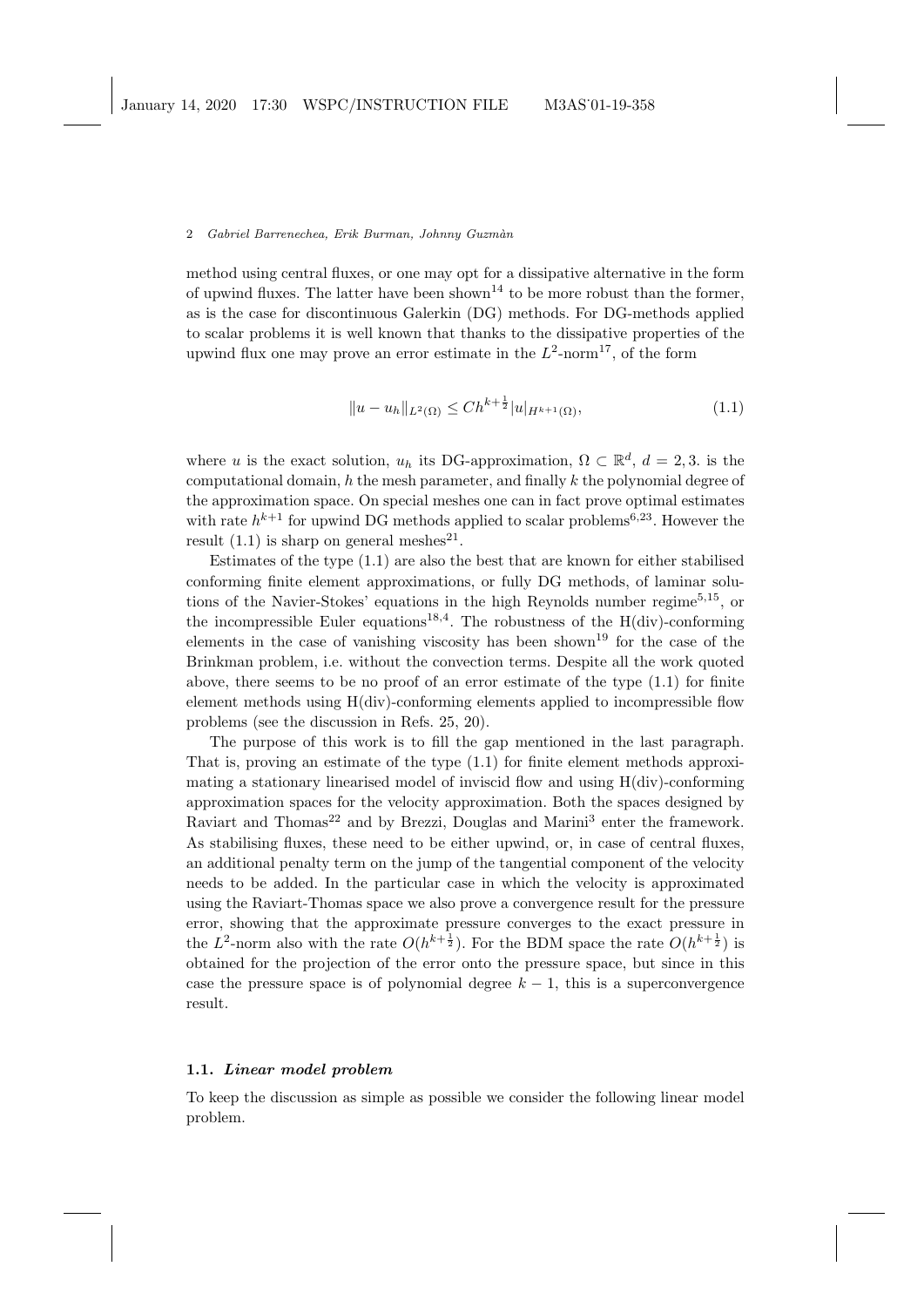Find a velocity  $u$  and a pressure p satisfying

$$
\operatorname{div} (\boldsymbol{u} \otimes \boldsymbol{\beta}) + \sigma \boldsymbol{u} + \nabla p = \boldsymbol{f} \quad \text{in } \Omega, \tag{1.2a}
$$

$$
\operatorname{div} \mathbf{u} = 0 \quad \text{in } \Omega, \tag{1.2b}
$$

$$
\mathbf{u} \cdot \mathbf{n} = 0 \quad \text{on } \Gamma. \tag{1.2c}
$$

We think of u and  $\beta$  as column vectors and we set  $u \otimes \beta = u\beta^t$ . We assume that div  $\beta = 0$  and that  $\sigma \in L^{\infty}(\Omega)$  with  $\sigma(x) \ge \sigma_0 > 0$  almost everywhere in  $\Omega$ . We assume that  $\beta \cdot n = 0$  on Γ. In spite of it being the natural candidate for a model problem for the development and analysis of numerical methods for inviscid flow this model does not seem to have been considered in the literature. Below we will first discuss the flow modelling leading to the system (1.2).

To obtain the stationary linear model problem (1.2) from the incompressible Euler equations, assume that a stationary solution to the latter  $\beta$ , is subject to a smooth, exponentially growing perturbation of the right hand side of the momentum equation of the form:

$$
\tilde{\bm{f}}(\bm{x},t) := \bm{f}(\bm{x}) \exp(\sigma t), \quad \sigma \in \mathbb{R} \setminus 0.
$$

Writing the perturbed solution  $\beta + \tilde{u}$  where  $\tilde{u}(x, t)$  is the perturbation resulting from the pertubation of the right hand side and neglecting quadratic terms in the perturbation  $\tilde{u}$ , we may write the linearised momentum equation

$$
\partial_t \tilde{\boldsymbol{u}} + \operatorname{div} (\tilde{\boldsymbol{u}} \otimes \boldsymbol{\beta}) + \operatorname{div} (\boldsymbol{\beta} \otimes \tilde{\boldsymbol{u}}) + \nabla \tilde{\boldsymbol{p}} = \tilde{\boldsymbol{f}}(\boldsymbol{x}, t). \tag{1.3}
$$

With the above choice of perturbation we may write the solution on the separated form

$$
\tilde{\boldsymbol{u}}(\boldsymbol{x},t) = \boldsymbol{u}(\boldsymbol{x}) \exp(\sigma t).
$$

Injecting this expression in (1.3) we arrive at the following stationary form for the space varying part of the perturbation

$$
\sigma u + \text{div} \left( u \otimes \beta \right) + \text{div} \left( \beta \otimes u \right) + \nabla p = f(x). \tag{1.4}
$$

To further simplify the model problem we finally drop the second term in the left hand side of (1.4). Since div  $(\beta \otimes u) = u \cdot \nabla \beta$ , this is a non-essential term which can be absorbed in the reaction term under suitable assumptions on  $\sigma$  and  $\beta$ .

It is easy to construct solutions to the system (1.2). Examples of such solutions in the unit square are

(1) x-independent solution.

Let  $\beta \cdot n = 0$  on  $y = 0$  and  $y = 1$  and  $\beta$  is defined to be periodic at  $x = 0$  and  $x = 1$ . Then for any function  $\varphi : \mathbb{R} \to \mathbb{R}$ ,  $\varphi \in [C^1(\mathbb{R})]^2$  a solution is given by:

$$
\boldsymbol{\beta}:=\left(\begin{array}{c} \varphi(y) \\ 0 \end{array}\right).
$$

The associated pressure is  $p = 0$ .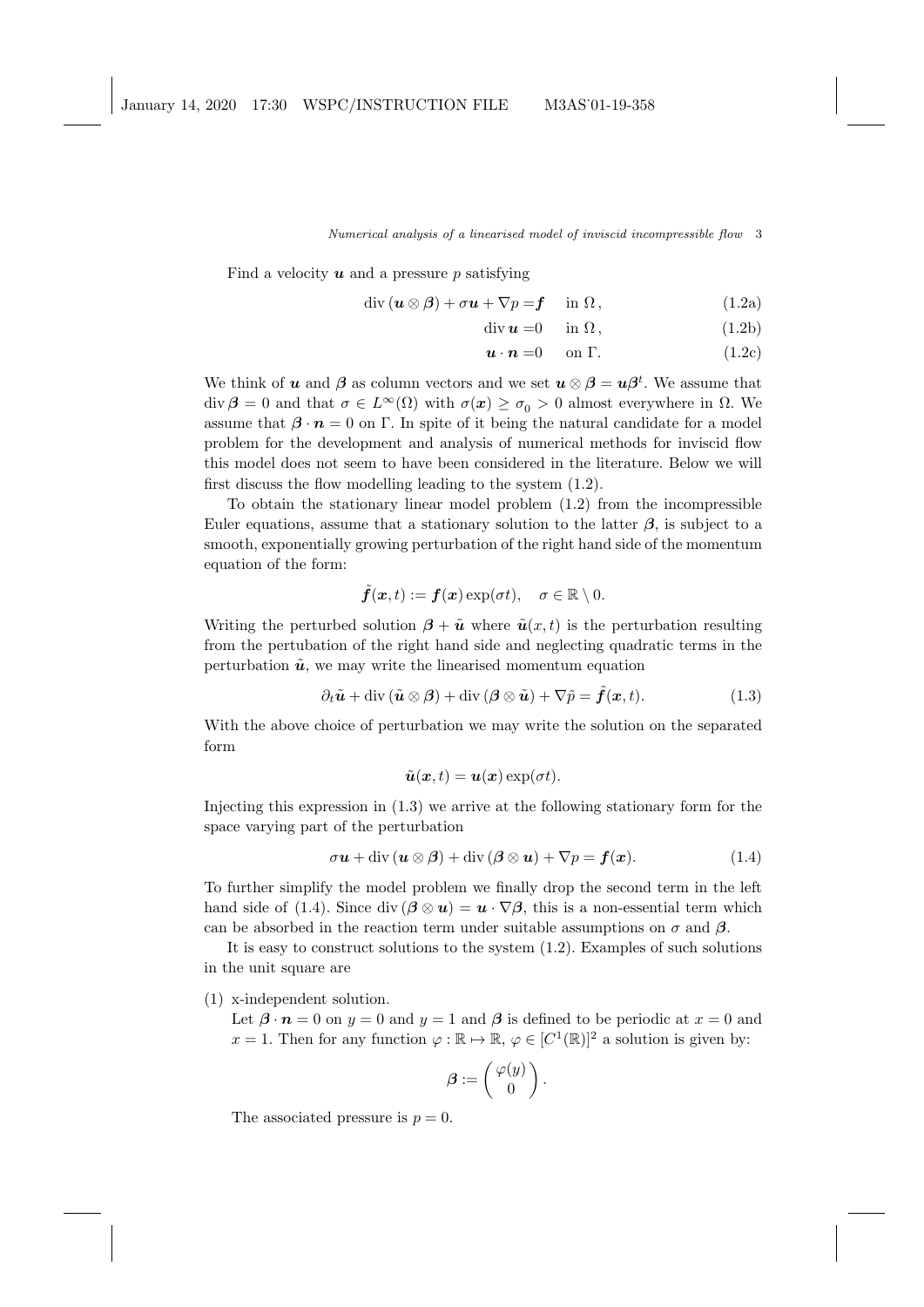## (2) Stationary vortex sheet.

Let  $\beta \cdot n = 0$  on the boundaries of the square and define the streamfunction  $\varphi(x, y) := \sin(n\pi x) \sin(n\pi y)$ , corresponding to the vorticity  $\omega := \Delta \varphi =$  $-2n^2\pi^2\sin(n\pi x)\sin(n\pi y) = -2n^2\pi^2\varphi$  with n a positive integer. Then define:

$$
\beta := \begin{pmatrix} \partial_y \varphi(x, y) \\ -\partial_x \varphi(x, y) \end{pmatrix} . \tag{1.5}
$$

Since  $\beta \cdot \nabla \omega = -2n^2 \pi^2 (\partial_y \varphi(x, y) \partial_x \varphi(x, y) - \partial_x \varphi(x, y) \partial_y \varphi(x, y)) = 0$  we see that  $\beta$  is a solution to the two-dimensional stationary equations of inviscid flow. It is straightforward to verify that the velocity pressure formulation is satisfied for the pressure,

$$
p = n^2 \pi^2 (\cos^2(n\pi x) - \sin^2(n\pi y))/2.
$$
 (1.6)

In both examples (1) and (2) we achieve a problem on the form  $(1.2)$  by taking  $f = \sigma \beta$  and the solution is then  $u = \beta$ .

## 1.2. Outline of paper

We prove existence of solutions of the model problem (1.2) and uniqueness for  $\sigma$ large enough, on smooth domains, in section 3. The H(div)-conforming upwind finite element methods are introduced and analysed in section 4. Finally in section 5 we illustrate the theory by computing approximations to the example (2) above.

## 2. Notation and preliminary results

The partial differential equation will be posed on an open polyhedral domain  $\Omega \subseteq$  $\mathbb{R}^d, d = 2, 3$  with Lipschitz boundary Γ. For some of the theoretical results we will assume a smoother boundary. We adopt standard notation for Sobolev and Lebesgue spaces. In particular, for  $D \subset \Omega$  we denote by  $(\cdot, \cdot)_D$  the  $L^2(D)$  inner product (without making a distinction between scalar and vector and tensor-valued functions). For  $D = \Omega$  we drop the subindex in the above notation. The norm in  $L^2(D)$  will be denoted by  $\|\cdot\|_D$ . By  $W^{m,p}(D), m \geq 0, 1 \leq p \leq \infty$  we will denote the functions in  $L^p(D)$ , with distributional derivatives up to order m belonging to  $L^p(D)$ , with norm (seminorm)  $\|\cdot\|_{m,p,D}$   $(|\cdot|_{m,p,D})$ . For  $p=2$  we denote  $H^m(D)$  $W^{m,2}(D)$ , and the corresponding norm is denoted  $\lVert \cdot \rVert_{m,D}$ . As usual,  $H_0^m(D)$  denotes the closure of  $C_0^{\infty}(D)$  in the  $\|\cdot\|_{m,D}$ -norm. We also denote by  $L_0^2(D)$  the space of  $L^2(D)$  functions with zero mean value in D. All spaces for vector-valued functions will be denoted by boldface notation, e.g.,  $\mathbf{H}^1(D) = [H^1(D)]^d$ , hence we denote by  $H(\text{div}, D)$  the space of  $L^2(D)$  functions with distributional divergence in  $L^2(D)$ ,  $H_0(\text{div}, D) = \{v \in H(\text{div}, D) : v \cdot n = 0 \text{ on } \partial D\}$ , and  $H(\text{curl}, D)$  denotes the space of  $L^2(D)$  functions with distribution curl in  $L^2(D)$ .

Below we will make use of the following preliminary result (for its proof, see, e.g., Ref. 11).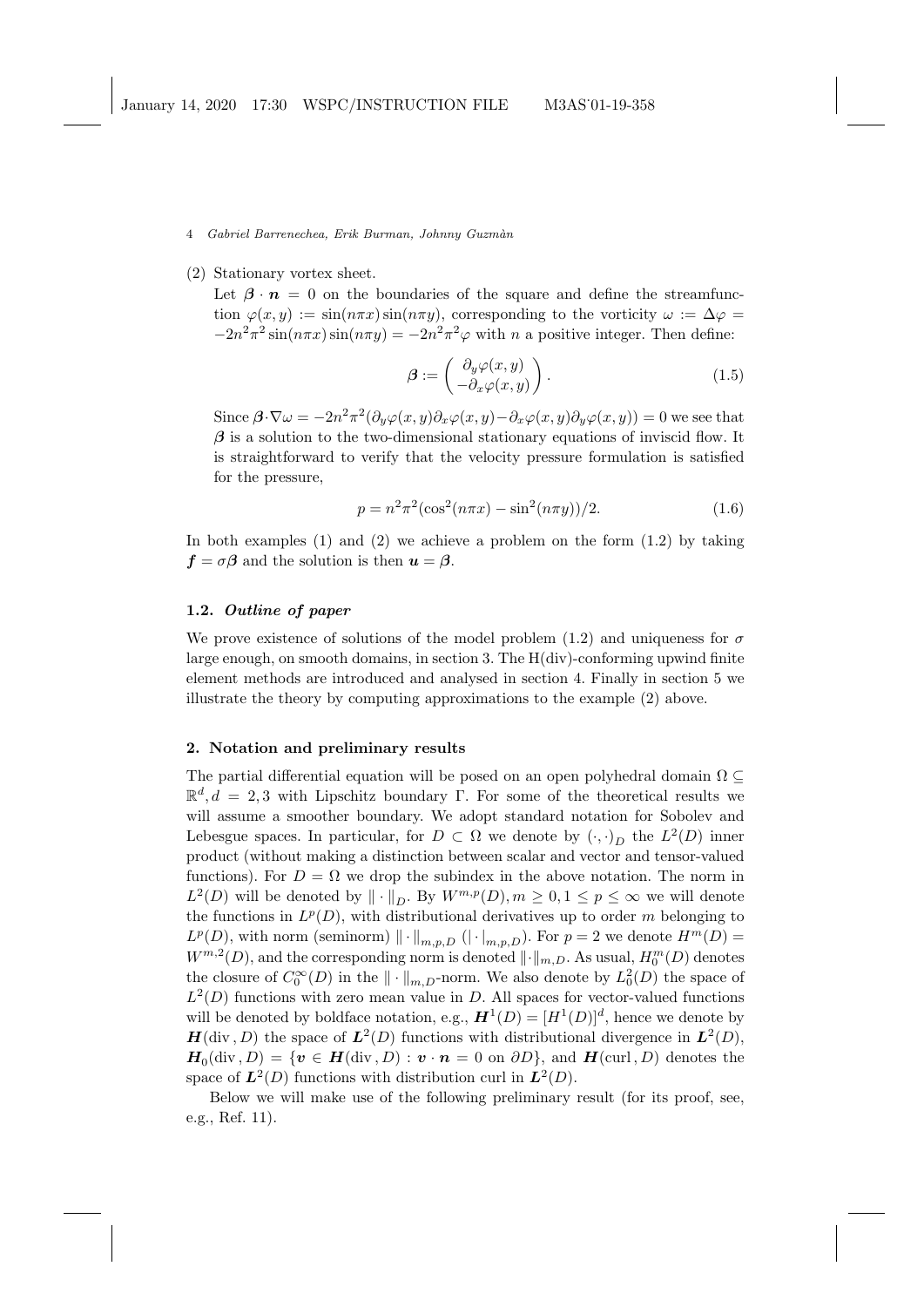**Lemma 2.1.** There exists a constant  $C > 0$  such that for every  $q \in L_0^2(\Omega)$  there exists  $\boldsymbol{v} \in \boldsymbol{H}^1_0(\Omega)$  satisfying

$$
\operatorname{div} \boldsymbol{v} = q \qquad in \ \Omega,
$$

$$
\|\nabla v\|_{\Omega}\leq C\|q\|_{\Omega}.
$$

Also in Ref. 11 the proof of the following result can be found.

Proposition 2.1. The following bound holds

$$
\|\mathbf{v}\|_{\Omega} \leq C(\|\text{div}\,\mathbf{v}\|_{\Omega} + \|\text{curl}\,\mathbf{v}\|_{\Omega}) \qquad \forall \mathbf{v} \in \mathbf{H}_0(\text{div}\, , \Omega) \cap \mathbf{H}(\text{curl}\, , \Omega).
$$
 (2.1)

If we assume that  $\partial\Omega$  is  $C^{1,1}$ 

$$
\|\nabla \mathbf{v}\|_{\Omega} \leq K(\|\text{div}\,\mathbf{v}\|_{\Omega} + \|\text{curl}\,\mathbf{v}\|_{\Omega}) \qquad \forall \mathbf{v} \in \mathbf{H}_0(\text{div}\, , \Omega) \cap \mathbf{H}(\text{curl}\, , \Omega). \tag{2.2}
$$

Finally, if  $\Omega$  is a convex Lipschitz polyhedron<sup>1</sup>, or a convex more regular domain, then

$$
\|\nabla \mathbf{v}\|_{\Omega}^2 \le \|\text{div}\,\mathbf{v}\|_{\Omega}^2 + \|\text{curl}\,\mathbf{v}\|_{\Omega}^2 \qquad \forall \mathbf{v} \in \boldsymbol{H}_0(\text{div}\,, \Omega) \cap \boldsymbol{H}(\text{curl}\,, \Omega). \tag{2.3}
$$

Finally, for two  $3 \times 3$  matrices A and B with rows  $A_i$  and  $B_i$   $(i = 1, 2, 3)$  we define  $C := A \times B$  with  $C_1 = A_2 \cdot B_3 - A_3 \cdot B_2$ ,  $C_2 = -(A_1 \cdot B_3 - A_3 \cdot B_1)$  $C_3 = A_1 \cdot B_2 - A_2 \cdot B_1$ , and a simple calculation gives the following identity.

Lemma 2.2. It holds

$$
\operatorname{curl}\left(\boldsymbol{\beta}\cdot\nabla\boldsymbol{v}\right) = \boldsymbol{\beta}\cdot\nabla(\operatorname{curl}\boldsymbol{v}) + \left((\nabla\boldsymbol{\beta})^t\times\nabla\boldsymbol{v}\right).
$$

### 3. Well-Posedness of the model problem

It appears that the linear inviscid model (1.2) has not been analysed mathematically. Hence, will here first study its well-posedness before proceeding with the finite element analysis. Transport problems have been studied by several authors<sup>13,10,8</sup>. However, the incompressibility constraint seems to add new challenges to the analysis and we cannot apply the techniques of the above mentioned papers directly. The weak formulation of (1.2) is given by:

Find  $u \in H_0(\text{div}, \Omega)$  and  $p \in L_0^2(\Omega)$  that satisfy

$$
-(\boldsymbol{u},\boldsymbol{\beta}\cdot\nabla\boldsymbol{v})+(\sigma\boldsymbol{u},\boldsymbol{v})-(p,\operatorname{div}\boldsymbol{v})=(\boldsymbol{f},\boldsymbol{v})\quad\text{ for all }\boldsymbol{v}\in\boldsymbol{H}^1(\Omega)\cap\boldsymbol{H}_0(\operatorname{div},\Omega),\tag{3.1a}
$$

$$
(\text{div } u, q) = 0 \qquad \text{for all } q \in L_0^2(\Omega). \tag{3.1b}
$$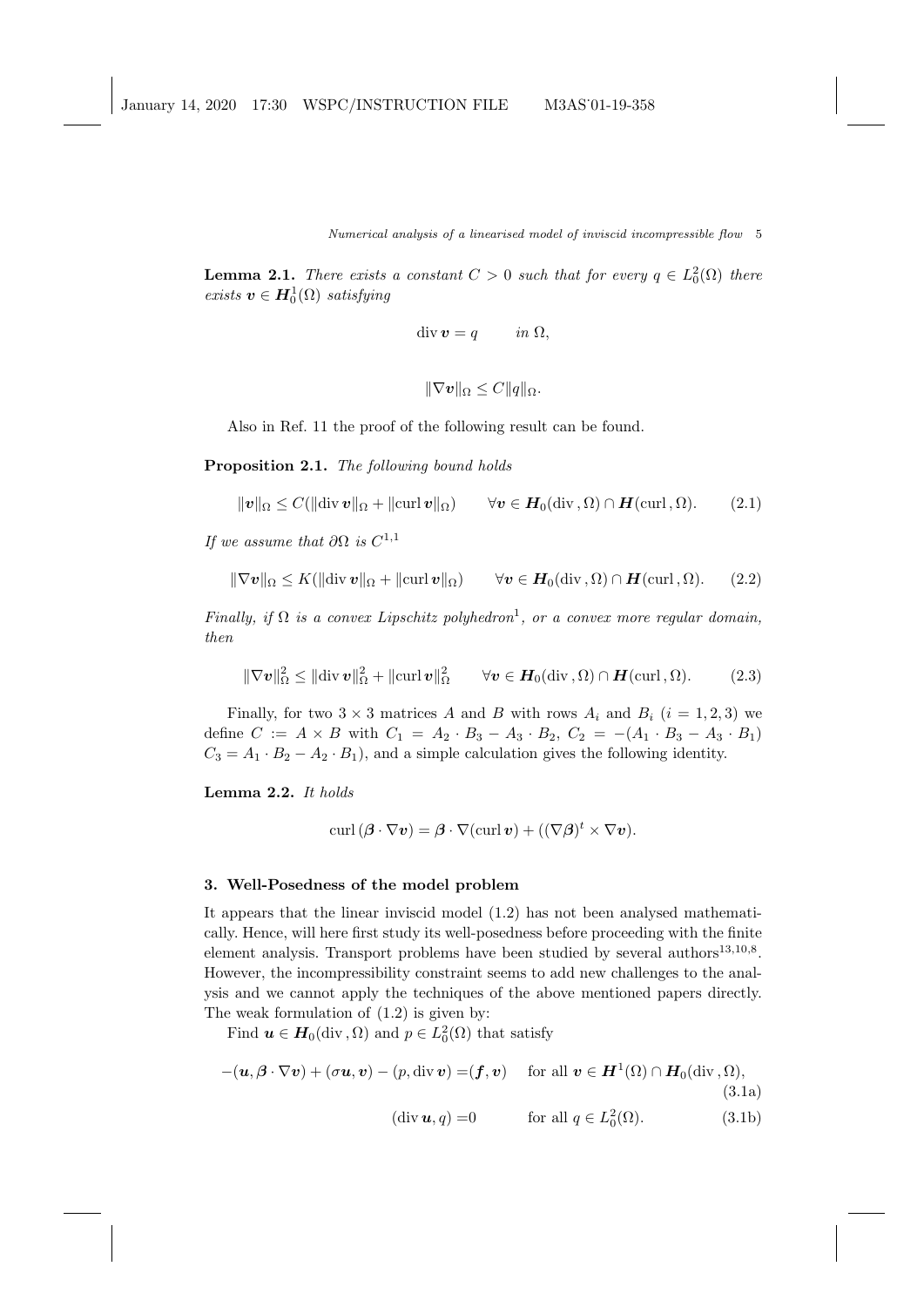## 3.1. Existence of weak solutions (3.1)

In order to prove existence of the problem (3.1) we will regularize it. Consider the following problem: Find a velocity  $u_{\varepsilon}$  and a pressure  $p_{\varepsilon}$  satisfying

> $-\varepsilon \Delta u_{\varepsilon} + \text{div} (u_{\varepsilon} \otimes \beta) + \sigma u_{\varepsilon} + \nabla p_{\varepsilon} = f \quad \text{in } \Omega,$  (3.2a)  $+\nabla p_{\varepsilon} = f$  in  $\Omega$ , (3.2a)<br>div  $u_{\varepsilon} = 0$  in  $\Omega$ , (3.2b)

 $u_{\varepsilon} = 0$  on  $\Gamma$ . (3.2c)

The weak formulation of (3.2) is as follows: Find  $(\boldsymbol{u}_{\varepsilon}, p_{\varepsilon}) \in \boldsymbol{H}_0^1(\Omega) \times L_0^2(\Omega)$  such that

$$
\varepsilon(\nabla \mathbf{u}_{\varepsilon}, \nabla \mathbf{v}) - (\mathbf{u}_{\varepsilon}, \boldsymbol{\beta} \cdot \nabla \mathbf{v}) + (\sigma \mathbf{u}_{\varepsilon}, \mathbf{v}) - (p_{\varepsilon}, \text{div } \mathbf{v}) = (\mathbf{f}, \mathbf{v}) \quad \text{for all } \mathbf{v} \in \mathbf{H}_{0}^{1}(\Omega),
$$
\n(3.3a)\n
$$
(\text{div } \mathbf{u}_{\varepsilon}, q) = 0 \quad \text{for all } q \in L_{0}^{2}(\Omega).
$$
\n(3.3b)

**Lemma 3.1.** There exists a unique solution  $u_{\varepsilon} \in H_0^1(\Omega)$  and  $p_{\varepsilon} \in L_0^2(\Omega)$  to the problem (3.3). In addition, if  $\beta \in L^{\infty}(\Omega)$ , then the following bound holds

 $\|p_{\varepsilon}\|_{\Omega} + \|\sqrt{\sigma}\,\mathbf{u}_{\varepsilon}\|_{\Omega} + \sqrt{\varepsilon}\|\nabla\mathbf{u}_{\varepsilon}\|_{\Omega} \leq C\,\|\mathbf{f}\|_{\Omega},$  (3.4)

where the constant C depends on  $\sigma$  and  $\|\boldsymbol{\beta}\|_{\infty,\Omega}$ , but not on negative powers of  $\varepsilon$ .

Proof. Existence and uniquness of a solution of (3.3) follows from the Babuska-Brezzi theory<sup>2</sup>. Testing the equation with  $u_{\varepsilon}$  we get

$$
\varepsilon \|\nabla \boldsymbol{u}_{\varepsilon}\|_{\Omega}^{2} + \|\sqrt{\sigma} \,\boldsymbol{u}_{\varepsilon}\|_{\Omega}^{2} = (\boldsymbol{f}, \boldsymbol{u}_{\varepsilon}). \tag{3.5}
$$

Therefore, we have the bound

$$
\varepsilon \|\nabla \boldsymbol{u}_{\varepsilon}\|_{\Omega}^2 + \frac{1}{2} \|\sqrt{\sigma} \,\boldsymbol{u}_{\varepsilon}\|_{\Omega}^2 \le \frac{1}{2\sigma_0} \|\boldsymbol{f}\|_{\Omega}^2. \tag{3.6}
$$

Moreover, using Lemma 2.1 and (3.3a) we have that

$$
||p_{\varepsilon}||_{\Omega} \leq C \left( \varepsilon ||\nabla u_{\varepsilon}||_{\Omega} + ||\beta||_{\infty,\Omega} ||u_{\varepsilon}||_{\Omega} + ||\sqrt{\sigma}||_{\infty,\Omega} ||\sqrt{\sigma} u_{\varepsilon}||_{\Omega} + ||f||_{\Omega} \right),
$$
  
the proof is finished using (3.6).

and the proof is finished using (3.6).

**Theorem 3.1.** There exists a solution  $u \in L^2(\Omega)$  and  $p \in L^2(\Omega)$  to (3.1).

**Proof.** Since  $\{u_{\varepsilon}\}\$ and  $\{p_{\varepsilon}\}\$ are uniformly bounded in  $H_0(\text{div}, \Omega)$  and  $L_0^2(\Omega)$ , respectively, there exists a subsequence such that  $u_{\varepsilon} \to u$  and  $p_{\varepsilon} \to p$  with  $u \in$  $H_0(\text{div}, \Omega)$  and  $p \in L_0^2(\Omega)$ . Moreover, since div  $u_{\varepsilon} = 0$ , for all  $\phi \in H_0^1(\Omega)$  we have  $(\mathbf{u}, \nabla \phi) = \lim_{\varepsilon \to 0} (\mathbf{u}_{\varepsilon}, \nabla \phi) = \lim_{\varepsilon \to 0} -(\text{div } \mathbf{u}_{\varepsilon}, \phi) = 0$ , thus showing that div  $\mathbf{u} = 0$ in  $\Omega$ . We then see that from (3.3a) and the fact that  $\varepsilon \|\nabla u_{\varepsilon}\|_{\Omega} \to 0$  as  $\varepsilon \to 0$  that  $u$  and p satisfy  $(3.1)$ .  $\Box$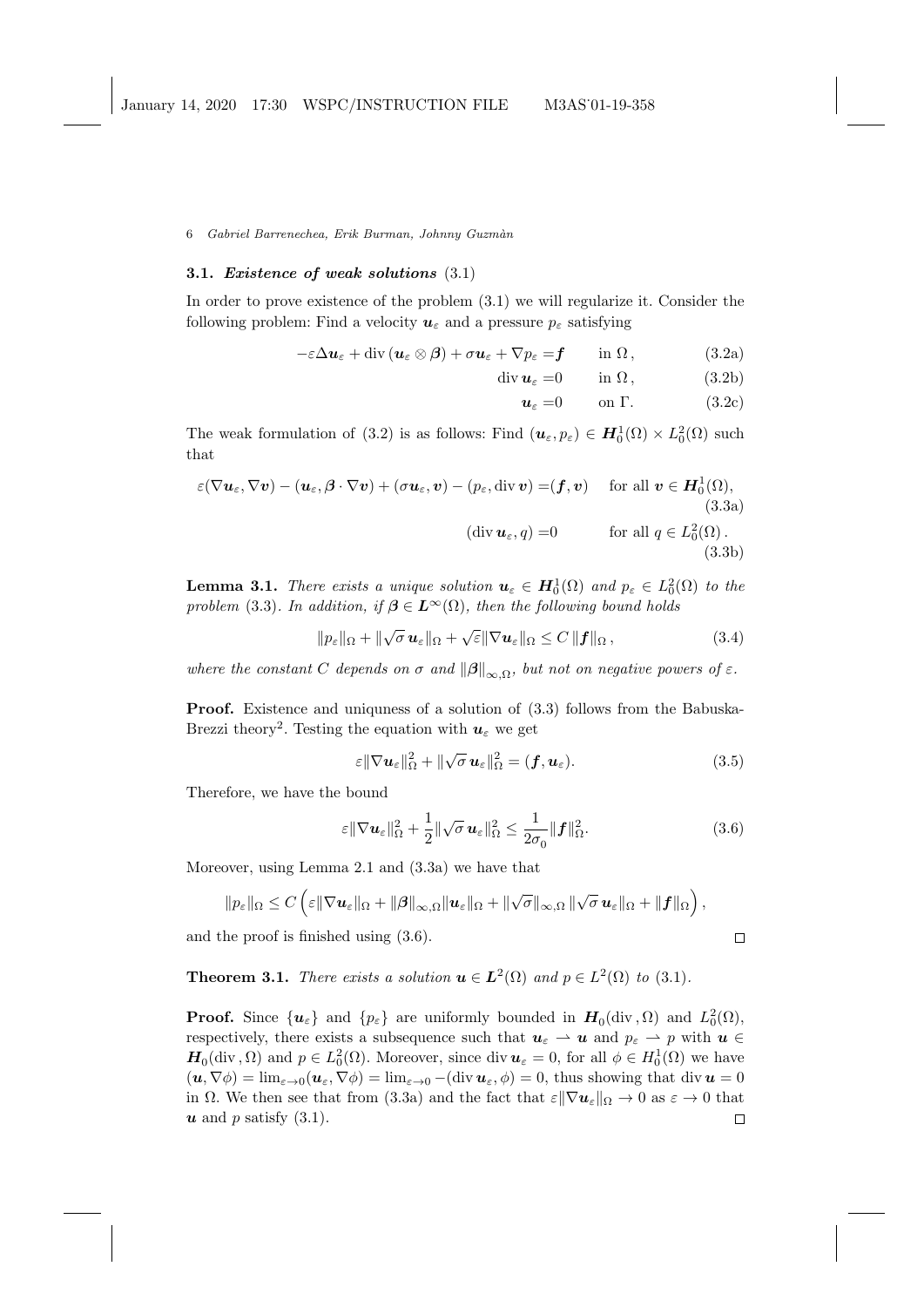### 3.2. Uniqueness of weak solutions

In general we cannot prove uniqueness of weak solutions (3.1). However, we will be to prove existence and uniqueness of solutions in the space  $\bm{H}^1(\Omega) \cap \bm{H}_0(\text{div}, \Omega)$ by making more stringent requirements on the coefficients and the boundary Γ. To achieve this goal, it is necessary to introduce a different regularised (as compared to (3.2)) problem to prove existence of smoother solutions to (3.1). The idea consists in considering the following regularised Hodge-Oseen problem: Find a velocity  $u_{\varepsilon}$ and a pressure  $p_{\varepsilon}$  satisfying

$$
\varepsilon \operatorname{curl} \operatorname{curl} \boldsymbol{u}_{\varepsilon} + \operatorname{div} (\boldsymbol{u}_{\varepsilon} \otimes \boldsymbol{\beta}) + \sigma \boldsymbol{u}_{\varepsilon} + \nabla p_{\varepsilon} = \boldsymbol{f} \qquad \text{in } \Omega , \tag{3.7a}
$$

$$
\operatorname{div} \boldsymbol{u}_{\varepsilon} = 0 \qquad \text{in } \Omega, \tag{3.7b}
$$

$$
\boldsymbol{u}_{\varepsilon} \cdot \boldsymbol{n} = 0 \qquad \text{on } \Gamma, \tag{3.7c}
$$

$$
\operatorname{curl} \boldsymbol{u}_{\varepsilon} \times \boldsymbol{n} = 0 \qquad \text{on } \Gamma. \tag{3.7d}
$$

The weak formulation of (3.7) reads as follows: Find  $u_\varepsilon \in V := H^1(\Omega) \cap H_0(\text{div}, \Omega)$ and  $p_{\varepsilon} \in L_0^2(\Omega)$  that satisfy

$$
\varepsilon(\operatorname{curl} \boldsymbol{u}_{\varepsilon}, \operatorname{curl} \boldsymbol{v}) - (\boldsymbol{u}_{\varepsilon}, \boldsymbol{\beta} \cdot \nabla \boldsymbol{v}) + (\sigma \boldsymbol{u}_{\varepsilon}, \boldsymbol{v}) - (p_{\varepsilon}, \operatorname{div} \boldsymbol{v}) = (\boldsymbol{f}, \boldsymbol{v}) \quad \text{ for all } \boldsymbol{v} \in \boldsymbol{V},
$$
\n(3.8a)\n
$$
(\operatorname{div} \boldsymbol{u}_{\varepsilon}, q) = 0 \quad \text{ for all } q \in L_0^2(\Omega).
$$
\n(3.8b)

**Theorem 3.2.** Assume that  $f \in L^2(\Omega)$  and that  $\Gamma$  is  $C^{1,1}$ , or  $\Omega$  is a convex Lipschitz polyhedron. Then, there exists a unique solution of (3.8). In addition, it satisfies

$$
\sqrt{\varepsilon} \|\operatorname{curl} \boldsymbol{u}_{\varepsilon}\|_{\Omega} + \|\sqrt{\sigma} \boldsymbol{u}_{\varepsilon}\|_{\Omega} + \|p_{\varepsilon}\|_{\Omega} \le C \|\boldsymbol{f}\|_{\Omega}.
$$
 (3.9)

Moreover, suppose that  $f \in H^1(\Omega), \beta \in W^{1,\infty}(\Omega)$ ,  $\sigma \in W^{1,\infty}(\Omega)$  and  $\Gamma$  is  $C^3$ . If  $\Omega$  is convex, let  $\mathcal{C} = \|\nabla \beta\|_{L^{\infty}(\Omega)}$ , or otherwise  $\mathcal{C} = K\|\nabla \beta\|_{\infty,\Omega}$  where K is from (2.2). Then, assuming  $\sigma_0 > C$  we have

$$
\|\mathrm{curl}\,\bm{u}_\varepsilon\|_\Omega\leq C\,\|\bm{f}\|_{\mathrm{curl}\,,\Omega}\,,
$$

where  $C > 0$  depends on  $\sigma$ ,  $\beta$ , and K, but not on negative powers of  $\varepsilon$ .

Proof. The existence and uniqueness of this solution follows from the Babuska-Brezzi theory<sup>2</sup> by noting that<sup>11</sup>, the norm in  $H^1(\Omega)$  is equivalent to the one in  $H(\text{curl}, \Omega) \cap H_0(\text{div}, \Omega)$ , thanks to the hypotheses on Γ. The bound (3.9) follows taking  $v = u_{\varepsilon}$  in (3.8a), and the inf-sup conditions provides the stability for  $p_{\varepsilon}$ .

Next, whenever we suppose that  $\Gamma$  is of class  $C^3$  and  $f \in H^1(\Omega)$ , using the results in Ref. 26 (see Theoreom 12 and Remark 16) we have the regularity  $u_{\varepsilon} \in H^3(\Omega)$  and  $p_{\varepsilon} \in H^2(\Omega)$ . Noting that curl  $u_{\varepsilon} \times n = 0$  on  $\Gamma$  it follows that curl curl  $(u_\varepsilon)\cdot n=0$ , so,  $\tilde{\bm{v}}:=$  curl curl  $(u_\varepsilon)\in H^1(\Omega)\cap H_0(\mathrm{div}\, , \Omega)$ , and then it is a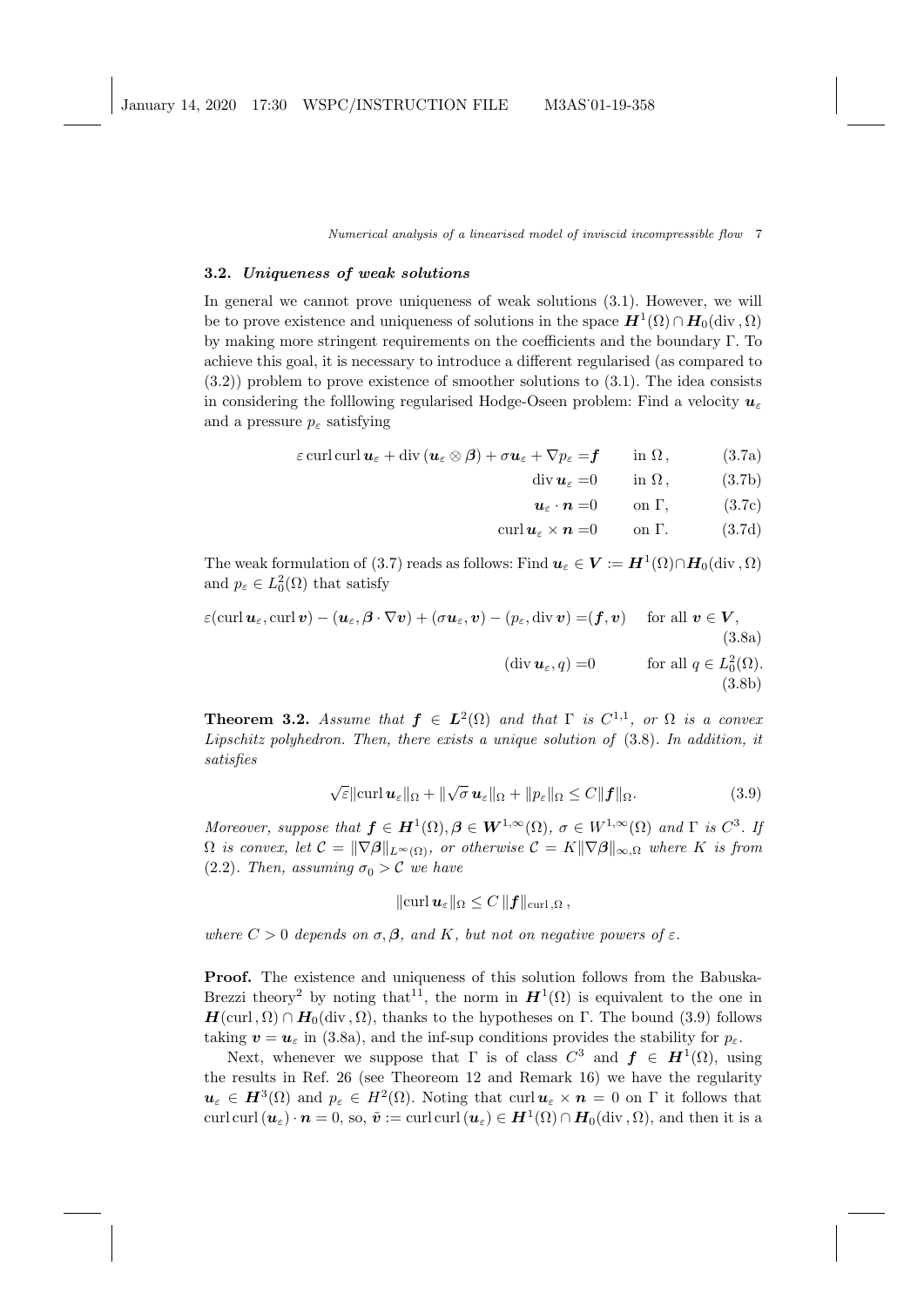valid test function to be used in  $(3.8)$ . Thus, taking  $\tilde{v}$  as test function in  $(3.8)$  and integrating by parts we obtain

 $\varepsilon \|{\rm curl}\, {\rm curl}\, {\bm u}_\varepsilon\|_\Omega^2 - ({\bm u}_\varepsilon, \boldsymbol \beta \cdot \nabla ({\rm curl}\, {\rm curl}\, {\bm u}_\varepsilon)) + \| \sqrt{\sigma} \, {\rm curl}\, {\bm u}_\varepsilon\|_\Omega^2 + (\nabla \sigma \times {\bm u}_\varepsilon, {\rm curl}\, {\bm u}_\varepsilon)$  $=$  (curl  $f$ , curl  $u<sub>\varepsilon</sub>$ ). (3.10)

The second term in the left can be written as

 $-(u_{\varepsilon}, \beta \cdot \nabla(\text{curl curl } u_{\varepsilon})) = (\beta \cdot \nabla u_{\varepsilon}, \text{curl curl } u_{\varepsilon}) = (\text{curl }(\beta \cdot \nabla u_{\varepsilon}), \text{curl } u_{\varepsilon}).$ However, using Lemma 2.2 and the antisymmetry of the convective term

$$
(\operatorname{curl} (\boldsymbol{\beta} \cdot \nabla \boldsymbol{u}_{\varepsilon}), \operatorname{curl} \boldsymbol{u}_{\varepsilon}) = (\boldsymbol{\beta} \cdot \nabla (\operatorname{curl} \boldsymbol{u}_{\varepsilon}), \operatorname{curl} \boldsymbol{u}_{\varepsilon}) + ((\nabla \boldsymbol{\beta})^t \times \nabla \boldsymbol{u}_{\varepsilon}, \operatorname{curl} \boldsymbol{u}_{\varepsilon})
$$
  
= ((\nabla \boldsymbol{\beta})^t \times \nabla \boldsymbol{u}\_{\varepsilon}, \operatorname{curl} \boldsymbol{u}\_{\varepsilon}),

and then

$$
-(\boldsymbol{u}_{\varepsilon},\boldsymbol{\beta}\cdot\nabla(\operatorname{curl}\operatorname{curl}\boldsymbol{u}_{\varepsilon}))=((\nabla\boldsymbol{\beta})^t\times\nabla\boldsymbol{u}_{\varepsilon},\operatorname{curl}\boldsymbol{u}_{\varepsilon}).
$$

Therefore, replacing the last identity in (3.10) we have

 $\varepsilon \|{\rm curl\,} {\rm curl\,} {\boldsymbol u}_\varepsilon\|_\Omega^2 + \|\sqrt{\sigma}\,{\rm curl\,} {\boldsymbol u}_\varepsilon\|_\Omega^2 = ({\rm curl\,} {\boldsymbol f} \!-\! \nabla \sigma \!\times\! {\boldsymbol u}_\varepsilon, {\rm curl\,} {\boldsymbol u}_\varepsilon) - ((\nabla \boldsymbol \beta)^t \!\times\! \nabla {\boldsymbol u}_\varepsilon, {\rm curl\,} {\boldsymbol u}_\varepsilon).$ Using the Cauchy Schwarz inequality, one of the inequalities  $(2.2)$  or  $(2.3)$ , and the fact that div  $u_{\varepsilon} = 0$  we have

$$
\|\sqrt{\sigma} \operatorname{curl} \boldsymbol{u}_{\varepsilon}\|_{\Omega}^2 \leq \|\operatorname{curl} \boldsymbol{f} - \nabla \sigma \times \boldsymbol{u}_{\varepsilon}\|_{\Omega} \|\operatorname{curl} \boldsymbol{u}_{\varepsilon}\|_{\Omega} + \mathcal{C} \|\operatorname{curl} \boldsymbol{u}_{\varepsilon}\|_{\Omega}^2 \,.
$$

Hence,

$$
(\sigma_0-\mathcal{C})\|\mathrm{curl}\,\boldsymbol{u}_{\varepsilon}\|_{\Omega}^2\leq\|\mathrm{curl}\,\boldsymbol{f}-\nabla\sigma\times\boldsymbol{u}_{\varepsilon}\|_{\Omega}\|\mathrm{curl}\,\boldsymbol{u}_{\varepsilon}\|_{\Omega}\,,
$$

and the proof follows dividing by  $\Vert \text{curl} \, \boldsymbol{u}_{\varepsilon} \Vert_{\Omega}$  and applying (3.9).

 $\Box$ 

Theorem 3.3. Let us assume the hypotheses Theorem 3.2 . Then, there exists a unique solution of (3.1) such that  $u \in H^1(\Omega) \cap H_0(\text{div}, \Omega)$  and  $p \in H^1(\Omega)$ .

**Proof.** Let  $(u_{\varepsilon}, p_{\varepsilon})$  be the solution of (3.8). Then, by Theorem 3.2  $\{(u_{\varepsilon}, p_{\varepsilon})\}$  is uniformly bounded in  $H^1(\Omega) \times L_0^2(\Omega)$ . Hence, there exists a subsequence such that  $u_{\varepsilon} \rightharpoonup u \in H^1(\Omega)$  and  $p_{\varepsilon} \rightharpoonup p \in L^2_0(\Omega)$  weakly. Moreover, since div  $u_{\varepsilon} = 0$  and  $u_{\varepsilon} \in H_0(\text{div}, \Omega)$ , then div  $u = 0$  and  $u \in H_0(\text{div}, \Omega)$ . This proves that u satisfies the second equation in (3.1) and the boundary conditions. Since  $u_{\varepsilon} \to u \in H^1(\Omega)$ weakly, then  $u_{\varepsilon} \to u$  strongly in  $L^2(\Omega)$ . In addition, since  $\varepsilon || \text{curl } u_{\varepsilon} ||_{\Omega} \to 0$  as  $\varepsilon \to 0$ , then using the weak convergence of  $p_{\varepsilon}$  to p in  $L^2(\Omega)$  we can take the limit as  $\varepsilon \to 0$  in (3.8) and conclude that  $(u, p)$  also satisfies the first equation in (3.1). Finally, from the first equation in (3.1) we have  $\nabla p = \boldsymbol{f} - \sigma \boldsymbol{u} - \text{div} (\boldsymbol{\beta} \otimes \boldsymbol{u}) \in L^2(\Omega)$ , and then  $p \in H^1(\Omega)$ .

To prove uniqueness, assume that  $f = 0$ . If we test with  $u \in H^1(\Omega) \cap H_0(\text{div}, \Omega)$ we immediately get that  $\|\sqrt{\sigma}u\|_{\Omega}^2 = 0$  which gives that  $u = 0$ . It easily follows that  $p=0.$  $\Box$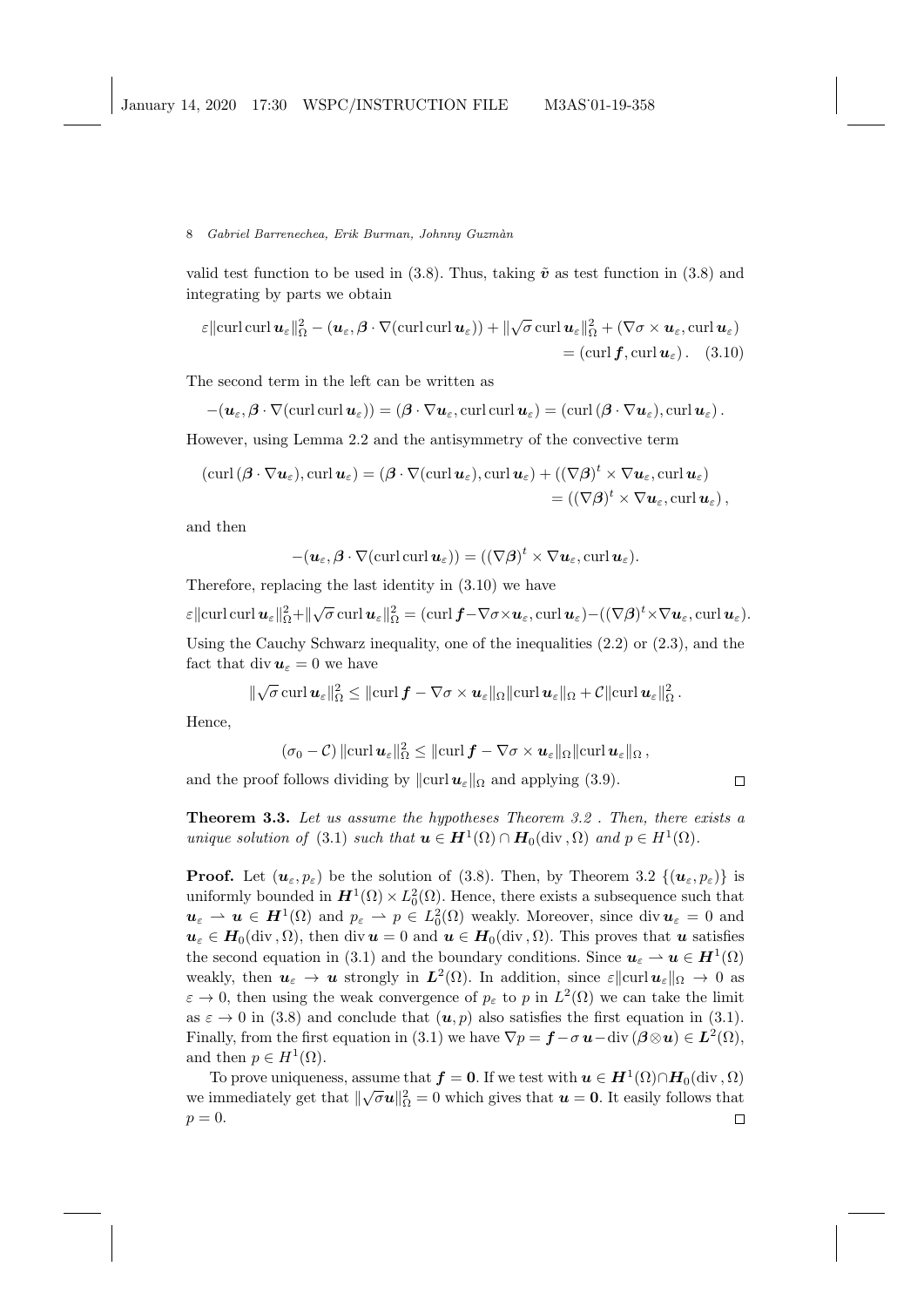We finish this section by stating the following result that, in essence, casts the problem (3.1) as the limit of the Oseen problem (3.3).

**Corollary 3.1.** Under the same hypotheses from Theorem 3.3 the solution  $(u, p)$ of  $(3.1)$  is the limit of the solutions of the Oseen problem  $(3.3)$  in the following sense

$$
\lim_{\varepsilon \to 0} \left( \| \boldsymbol{u} - \boldsymbol{u}_{\varepsilon} \|_{\text{div},\Omega} + \| p_{\varepsilon} - p \|_{\Omega} \right) = 0. \tag{3.11}
$$

**Proof.** The error  $(\mathbf{u} - \mathbf{u}_{\varepsilon}, p - p_{\varepsilon})$  satisfies the following error equation

 $(\sigma(\boldsymbol{u}-\boldsymbol{u}_{\varepsilon}), \boldsymbol{v}) - \varepsilon(\nabla \boldsymbol{u}_{\varepsilon}, \nabla \boldsymbol{v}) + (\boldsymbol{\beta} \otimes (\boldsymbol{u}-\boldsymbol{u}_{\varepsilon}), \nabla \boldsymbol{v}) - (\boldsymbol{p}-\boldsymbol{p}_{\varepsilon}, \text{div} \boldsymbol{v}) = 0$ , (3.12) for all  $\boldsymbol{v} \in \boldsymbol{H}^1(\Omega) \cap \boldsymbol{H}_0(\text{div}, \Omega)$ . Since  $\boldsymbol{u} \in \boldsymbol{H}^1(\Omega) \cap \boldsymbol{H}_0(\text{div}, \Omega)$ ,  $\hat{\boldsymbol{v}} := \boldsymbol{u} - \boldsymbol{u}_{\varepsilon}$  is a valid test function for (3.12). So, using  $\hat{v}$  in (3.12), the fact that both u and  $u_{\varepsilon}$  are divergence-free, the Cauchy-Schwarz inequality, and (3.4) we get

$$
\begin{aligned} \|\sqrt{\sigma}(\boldsymbol{u}-\boldsymbol{u}_{\varepsilon})\|_{\Omega}^2 + \varepsilon \|\nabla(\boldsymbol{u}-\boldsymbol{u}_{\varepsilon})\|_{\Omega}^2 &= \varepsilon(\nabla \boldsymbol{u}, \nabla(\boldsymbol{u}-\boldsymbol{u}_{\varepsilon})) \\ &\leq \sqrt{\varepsilon} \|\nabla \boldsymbol{u}\|_{\Omega} \sqrt{\varepsilon} \|\nabla(\boldsymbol{u}-\boldsymbol{u}_{\varepsilon})\|_{\Omega} \to 0 \,, \end{aligned} \tag{3.13}
$$

as  $\varepsilon \to 0$ , which proves the convergence of  $u_{\varepsilon}$  to  $u$  in  $L^2(\Omega)$ . The convergence of  $u_{\varepsilon}$ to u in  $H_0(\text{div}, \Omega)$  follows from the fact that both  $u_{\varepsilon}$  and u are divergence-free.

To prove the convergence of the pressure, using Lemma 2.1 there exists  $w \in H_0^1(\Omega)$ such that  $|\mathbf{w}|_{1,\Omega} \leq C ||p - p_{\varepsilon}||_{\Omega}$  and div  $\mathbf{w} = p - p_{\varepsilon}$ . Then, using (3.12), the Cauchy-Schwarz inequality, and the convergence of  $u_{\varepsilon}$  to  $u$ ,

$$
||p - p_{\varepsilon}||_{\Omega}^{2} = (p - p_{\varepsilon}, \text{div } \boldsymbol{w}) = (\sigma(\boldsymbol{u} - \boldsymbol{u}_{\varepsilon}), \boldsymbol{w}) + \varepsilon(\nabla \boldsymbol{u}_{\varepsilon}, \nabla \boldsymbol{w}) + (\beta \otimes (\boldsymbol{u}_{\varepsilon} - \boldsymbol{u}), \nabla \boldsymbol{w})
$$
  
\n
$$
\leq C \left( ||\sqrt{\sigma}||_{\infty, \Omega} ||\sqrt{\sigma} (\boldsymbol{u} - \boldsymbol{u}_{\varepsilon})||_{\Omega} + \sqrt{\varepsilon} \sqrt{\varepsilon} ||\nabla \boldsymbol{u}_{\varepsilon}||_{\Omega} + ||\beta||_{\infty, \Omega} ||\boldsymbol{u} - \boldsymbol{u}_{\varepsilon}||_{\Omega} \right)
$$
  
\n
$$
\times ||p - p_{\varepsilon}||_{\Omega}, \qquad (3.14)
$$

and the proof follows by dividing by  $||p - p_{\varepsilon}||_{\Omega}$  and noticing that, thanks to (3.4) the term within parentheses tends to zero as  $\varepsilon \to 0$ .  $\Box$ 

## 4. Upwind H(div) method

## 4.1. Preliminaries

We denote by  $\{\mathcal{T}_h\}_{h>0}$  a family of shape-regular simplicial triangulations of  $\Omega$ . The elements of  $\mathcal{T}_h$  are denoted by T, with diameter  $h_T$ , and  $h := \max\{h_T : T \in \mathcal{T}_h\}.$ The set of its facets (edges for  $d = 2$ , faces for  $d = 3$ ) is denoted by  $\mathcal{E}_h$ . To cater for the nonconforming character of the approximation we also introduce the following broken versions of the scalar product

$$
(\mathbf{v}, \mathbf{w})_h = \sum_{T \in \mathcal{T}_h} \int_T \mathbf{v} \cdot \mathbf{w} \, dx,
$$
  

$$
\langle \mathbf{v}, \mathbf{w} \rangle_h = \sum_{T \in \mathcal{T}_h} \int_{\partial T} \mathbf{v} \cdot \mathbf{w} \, ds.
$$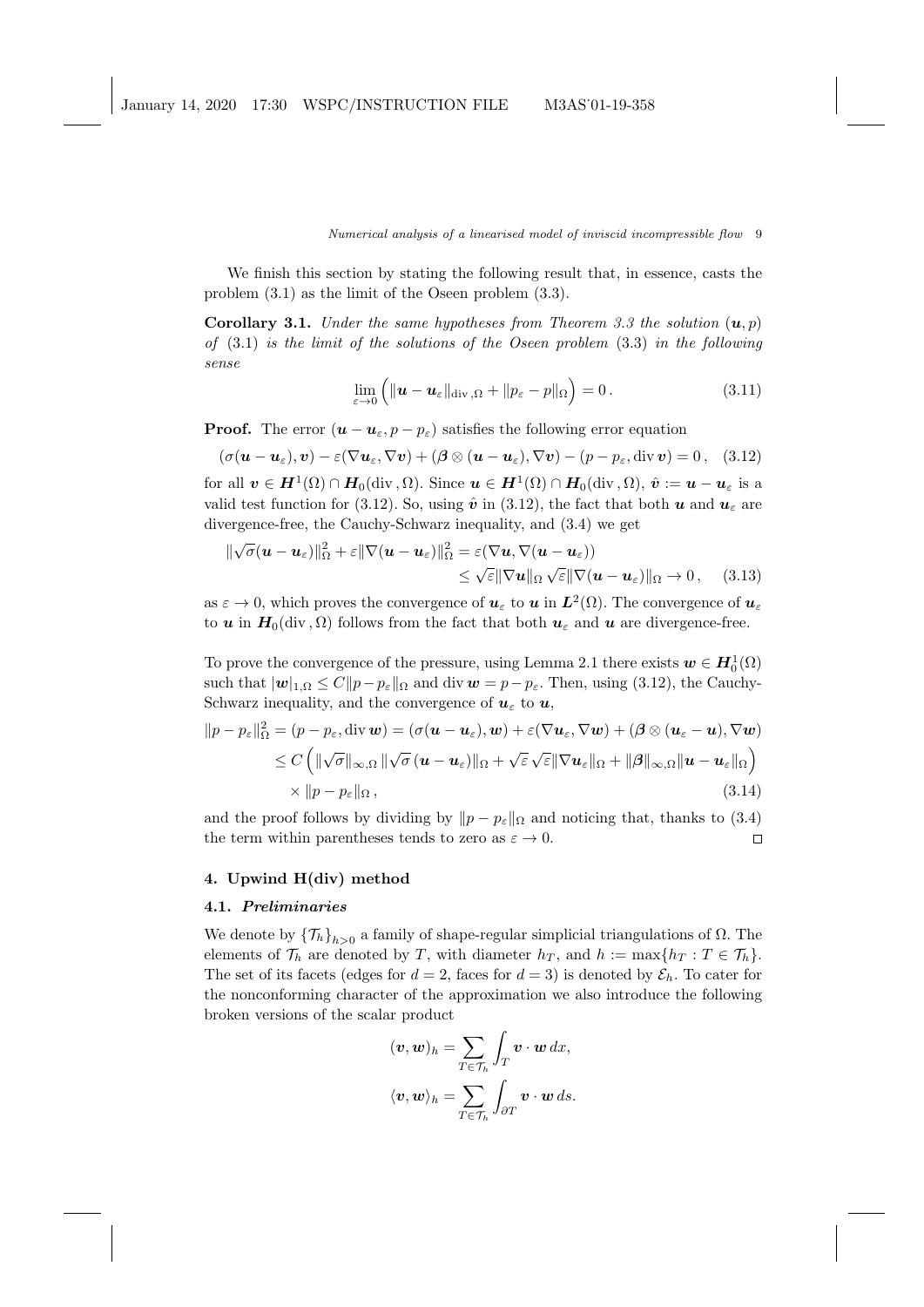In addition, we introduce the broken space  $H(\mathcal{T}_h)$ , of functions in  $L^2(\Omega)$  whose restriction to every  $T \in \mathcal{T}_h$  belongs to  $H(T)$ .

Let  $T \in \mathcal{T}_h$  and let  $\mathbf{x} \in \partial T$  then we define

$$
\boldsymbol{v}^{\pm}_{\boldsymbol{\beta}}(\boldsymbol{x})=\lim_{\epsilon\rightarrow 0}\boldsymbol{v}\big(\boldsymbol{x}\pm\epsilon(\boldsymbol{\beta}(\boldsymbol{x})\cdot\boldsymbol{n}(\boldsymbol{x}))\boldsymbol{n}(\boldsymbol{x})\big).
$$

and

$$
\hat{\boldsymbol{v}}(\boldsymbol{x}) = \boldsymbol{v}_{\boldsymbol{\beta}}^-(\boldsymbol{x})
$$

For  $F \in \mathcal{E}_h$  and  $F = \partial T_1 \cap \partial T_2$  for  $T_1, T_2, \in \mathcal{T}_h$  we define the jumps

$$
\llbracket \boldsymbol{v}\otimes\boldsymbol{n} \rrbracket\, |_{F} = \boldsymbol{v}|_{T_1}\otimes\boldsymbol{n}_1 + \boldsymbol{v}|_{T_2}\otimes\boldsymbol{n}_2\,,
$$

and for  $F \in \mathcal{E}_h$  and  $F \subset \Gamma$  we define

$$
\llbracket \boldsymbol{v} \otimes \boldsymbol{n} \rrbracket \, |_F = \boldsymbol{v} \otimes \boldsymbol{n}.
$$

We then define the semi-norm on the jumps of the solution over element boundaries to be

$$
|\boldsymbol{v}|^2_{\boldsymbol{\beta}} = \sum_{F \in \mathcal{E}_h} \| \sqrt{|\boldsymbol{\beta} \cdot \boldsymbol{n}|} \, \llbracket \boldsymbol{v} \otimes \boldsymbol{n} \rrbracket \, \|_{0,F}^2.
$$

With these definitions we can state the following important identity<sup>12</sup>

**Proposition 4.1.** For all  $v \in H^1(\mathcal{T}_h)$ , the following holds

$$
(\boldsymbol{v} \otimes \boldsymbol{\beta}, \nabla \boldsymbol{v})_h - \langle \boldsymbol{\beta} \cdot \boldsymbol{n} \hat{\boldsymbol{v}}, \boldsymbol{v} \rangle_h = -\frac{1}{2} |\boldsymbol{v}|^2_{\boldsymbol{\beta}}.
$$
 (4.1)

Let us define the Raviart-Thomas<sup>22</sup> and BDM spaces<sup>3</sup>. The space of polynomials of degree at most k defined in T is denoted by  $\mathbb{P}_k(T)$ , and we denote  $\mathbb{P}_k(T)$  =  $[\mathbb{P}_k(T)]^d$ . For every  $T \in \mathcal{T}_h$ , let  $RT_k(T) = \mathbb{P}_k(T) + (\mathbb{P}_k(T) \setminus \mathbb{P}_{k-1}(T))\mathbf{x}$ . We define, for  $k \geq 0$ , the spaces

$$
\begin{aligned}\n\boldsymbol{V}_{h,k}^{\text{RT}} &= \{ \boldsymbol{v} \in \boldsymbol{H}_0(\text{div}\, , \Omega) : \boldsymbol{v}|_T \in \text{RT}_k(T) \text{ for all } T \in \mathcal{T}_h \}, \\
\boldsymbol{V}_{h,k}^{\text{BDM}} &= \{ \boldsymbol{v} \in \boldsymbol{H}_0(\text{div}\, , \Omega) : \boldsymbol{v}|_T \in \mathbb{P}_k(T) \text{ for all } T \in \mathcal{T}_h \}, \\
M_{h,k} &= \{ q \in L_0^2(\Omega) : q|_T \in \mathbb{P}_k(T) \text{ for all } T \in \mathcal{T}_h \}.\n\end{aligned}
$$

A well-known property linking these two spaces is stated now (for a proof see Lemma 4.3 of Ref. 7).

**Lemma 4.1.** Let  $\mathbf{v} \in \mathbf{V}_{h,k}^{RT}$  with div  $\mathbf{v} = 0$  on  $\Omega$  then  $\mathbf{v} \in \mathbf{V}_{h,k}^{BDM}$ .

We next introduce the standard  $L^2$ -projection on polynomials on an element  $T$ ,  $P_k^T: L^2(T) \to \mathbb{P}_k(T)$ . Its global equivalent will be denoted  $P_k: L^2(\Omega) \to M_{h,k}$ . We recall the standard estimates for the  $L^2$ -projection<sup>9</sup>

$$
||P_k q - q||_{\Omega} + h||\nabla (P_k q - q)||_{\Omega} \le C h_T^{k+1} |q|_{k+1,\Omega}, \qquad (4.2)
$$

$$
||q - P_0 q||_{\infty, T} \le C h_T ||q||_{1, \infty, T}.
$$
 (4.3)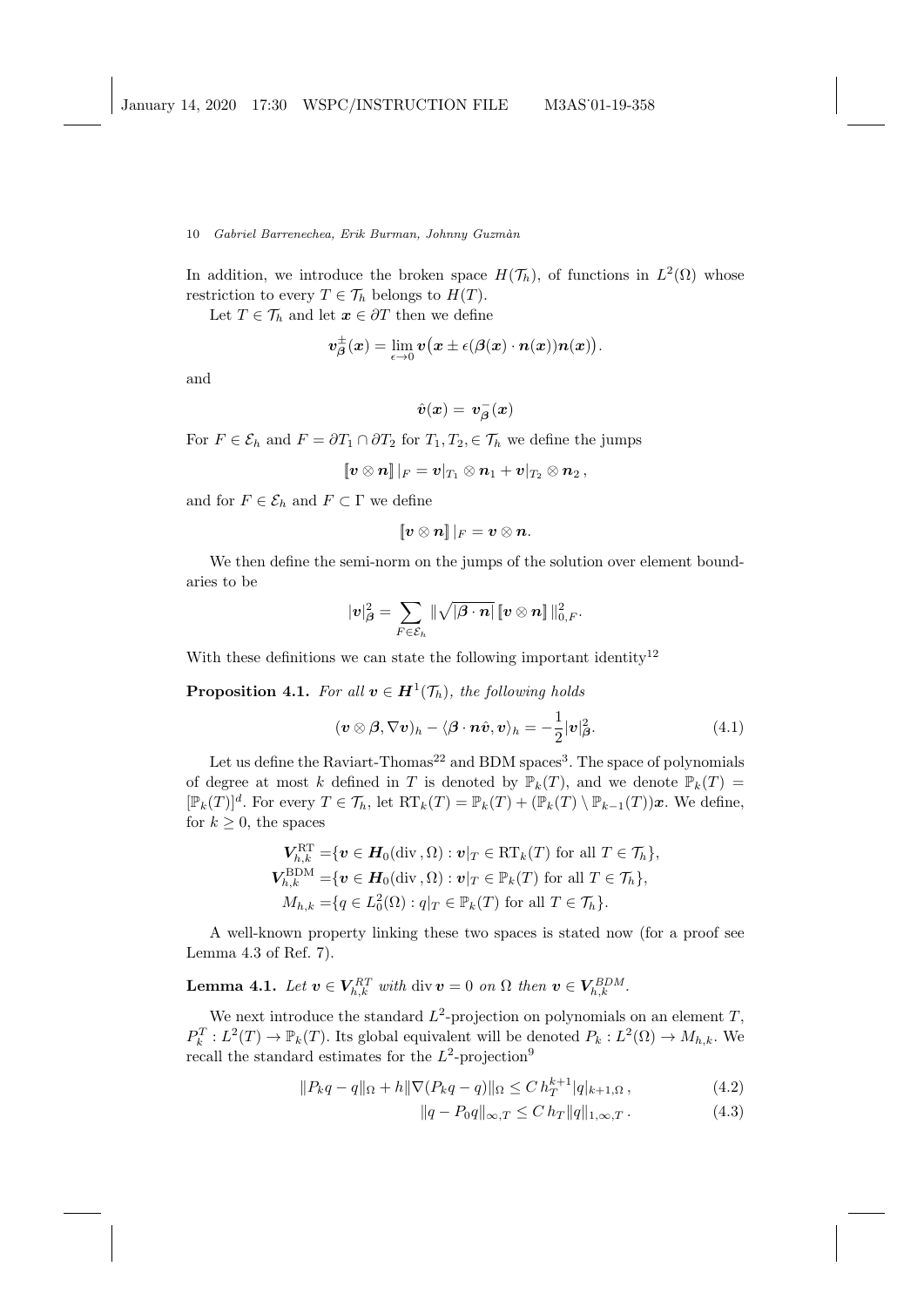The Raviart-Thomas interpolation operator will be used in the sequel. It is defined as follows:  $\Pi : H^1(\Omega) \cap H_0(\text{div}; \Omega) \to V_{h,k}^{\text{RT}}$  where  $\Pi v$  is the only function of  $V_{h,k}^{RT}$  satisfying

$$
\int_{T} (\mathbf{\Pi} \mathbf{v} - \mathbf{v}) \cdot \mathbf{w} \, dx = 0 \quad \text{for all } \mathbf{w} \in \mathbb{P}_{k-1}(T), \text{and all } T \in \mathcal{T}_h,
$$
 (4.4)

$$
\int_{F} (\mathbf{\Pi} \mathbf{v} - \mathbf{v}) \cdot \mathbf{n} w \, ds = 0 \quad \text{for all } w \in \mathbb{P}_k(F), \text{and all } F \in \mathcal{E}_h.
$$
 (4.5)

This operator satisfies the following classical properties<sup>2</sup>.

**Lemma 4.2.** Let  $k \geq 0$ . The mapping  $\Pi$  satisfies the following commutative property

$$
\operatorname{div} \mathbf{\Pi} \mathbf{v} = P_k \operatorname{div} \mathbf{v} \,. \tag{4.6}
$$

Let  $\mathbf{v} \in \mathbf{H}^{k+1}(\Omega)$  then we have

$$
\|\mathbf{\Pi}\mathbf{v}-\mathbf{v}\|_{T}+h_{T}\|\nabla(\mathbf{\Pi}\mathbf{v}-\mathbf{v})\|_{T}\leq C\,h_{T}^{k+1}|\mathbf{v}|_{k+1,T}\quad\text{for all }T\in\mathcal{T}_{h}.
$$

We end this section recalling the following classical inverse and local trace inequalities that hold for every  $T \in \mathcal{T}_h$ 

$$
|v_h|_{1,T} \le Ch^{-1} \|v_h\|_T \qquad \forall \, v_h \in \mathbb{P}_k(T) \,, \tag{4.7}
$$

$$
||v||_{\partial T} \le C\left(h_T^{-\frac{1}{2}}||v||_T + h_T^{\frac{1}{2}}|v|_{1,T}\right) \qquad \forall v \in H^1(T). \tag{4.8}
$$

# 4.2. The finite element method and the error estimates for the velocity

Throughout, the velocity and pressure will be approximated using the spaces  $V_h$ and  $M_h$ , respectively. In this work we will consider the following choices:

$$
V_h = V_{h,k}^{\text{RT}} \quad \text{ and } M_h = M_{h,k}, \text{ for } k \ge 0,
$$

or

$$
V_h = V_{h,k}^{\text{BDM}} \quad \text{ and } M_h = M_{h,k-1}, \text{ for } k \ge 1.
$$

The numerical method analysed here reads: Find  $u \in V_h$  and  $p_h \in M_h$  such that

$$
-(\boldsymbol{u}_h, \boldsymbol{\beta} \cdot \nabla \boldsymbol{v}_h)_h + \langle (\boldsymbol{\beta} \cdot \boldsymbol{n}) \widehat{\boldsymbol{u}_h}, \boldsymbol{v}_h \rangle_h + (\sigma \boldsymbol{u}_h, \boldsymbol{v}_h) - (p_h, \text{div } \boldsymbol{v}_h) = (\boldsymbol{f}, \boldsymbol{v}_h) \qquad (4.9a)
$$
  
for all  $\boldsymbol{v}_h \in \boldsymbol{V}_h$ ,  

$$
(\text{div } \boldsymbol{u}_h, q_h) = 0 \qquad (4.9b)
$$
  
for all  $q_h \in M_h$ .

Thanks to the inf-sup stability<sup>2</sup>) of the pair  $V_h \times M_h$ , and Proposition 4.1, problem (4.9) has a unique solution. Moreover, the method (4.9) is consistent; in fact, for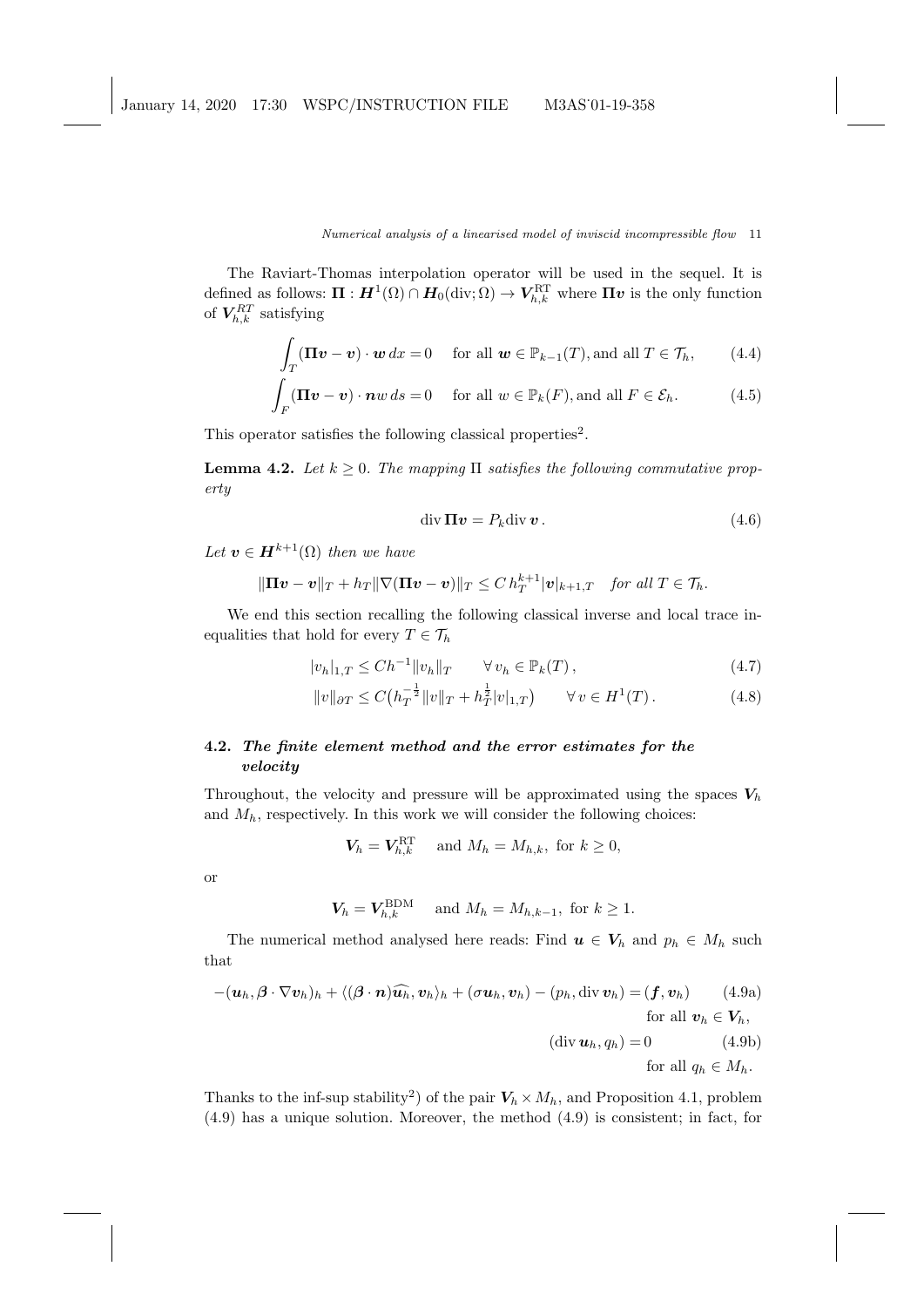$$
(\mathbf{u},p) \in \mathbf{H}^{1}(\Omega) \times L_{0}^{2}(\Omega) \text{ solving (1.2) we have}
$$
  
 
$$
-(\mathbf{u},\boldsymbol{\beta}\cdot\nabla\mathbf{v}_{h})_{h} + \langle(\boldsymbol{\beta}\cdot\mathbf{n})\mathbf{u},\mathbf{v}_{h}\rangle_{h} + (\sigma\mathbf{u},\mathbf{v}_{h}) - (p,\operatorname{div}\mathbf{v}_{h}) = (\mathbf{f},\mathbf{v}_{h}) \text{ for all } \mathbf{v}_{h} \in V_{h},
$$
  
(4.10a)  
(div  $\mathbf{u},q_{h}$ ) = 0 for all  $q_{h} \in M_{h}.$   
(4.10b)

A consequence of Lemma 4.1 is that the finite element method (4.9) produces the same velocity approximation for  $u_h \in V_{h,k}^{\text{RT}}$  and  $u_h \in V_{h,k}^{\text{BDM}}$ . We show that in the following proposition.

**Proposition 4.2.** Let  $(u_h, p_h)$  be the solution of (4.9) for the spaces  $V_h \times M_h =$  $V_{h,k}^{RT} \times M_{h,k}$  and  $(\tilde{u}_h, \tilde{p}_h)$  the solution of (4.9) for the spaces  $V_h \times M_h = V_{h,k}^{BDM} \times$  $M_{h,k-1}$ . Then  $u_h = \tilde{u}_h$ .

**Proof.** Let  $e_h := \tilde{u}_h - u_h$ ,  $\eta_h = \tilde{p}_h - p_h$  then using (4.9) we see that

$$
-(\boldsymbol{e}_h, \boldsymbol{\beta} \cdot \nabla \boldsymbol{v}_h)_h + \langle (\boldsymbol{\beta} \cdot \boldsymbol{n}) \widehat{\boldsymbol{e}_h}, \boldsymbol{v}_h \rangle_h + (\sigma \boldsymbol{e}_h, \boldsymbol{v}_h) - (\eta_h, \text{div } \boldsymbol{v}_h) = 0 \quad \text{ for all } \boldsymbol{v}_h \in \boldsymbol{V}_{h,k}^{\mathrm{BDM}}.
$$
\n(4.11)

Since div  $e_h = 0$  by Lemma 4.1 there holds  $e_h \in V_{h,k}^{\text{BDM}}$ , which is a valid test function. Taking  $v_h = e_h$  in (4.11) and applying Proposition 4.1 we obtain

$$
\|\sqrt{\sigma} \boldsymbol{e}_h\|_{\Omega} = 0,
$$

which proves the claim.

We can now derive an error estimate for the velocity. We let  $e_h = \Pi u - u_h$  and start by noticing that

$$
\operatorname{div} \boldsymbol{e}_h = 0. \tag{4.12}
$$

 $\Box$ 

Hence, by Lemma 4.1 we have  $e_h \in V_{h,k}^{\rm BDM}$  and in particular

$$
\nabla e_h|_T \in [\mathbb{P}_{k-1}(T)]^{d \times d} \qquad \text{for all } T \in \mathcal{T}_h. \tag{4.13}
$$

**Theorem 4.1.** Let  $u \in [H^1(\Omega)]^d$  solve (1.2) and let  $u_h \in V_h$  solve (4.9). Then, the following error estimate holds

$$
\begin{aligned}\n\|\sqrt{\sigma}(\mathbf{u}-\mathbf{u}_h)\|_{\Omega} + |\mathbf{u}-\mathbf{u}_h|_{\beta} &\leq C\left(1 + \frac{\|\beta\|_{1,\infty,T}}{\sigma_0}\right) \|\sqrt{\sigma}(\mathbf{u}-\mathbf{\Pi}\mathbf{u})\|_{\Omega} \\
&+ C\|\beta\|_{\infty,\Omega}^{1/2} \left(\sum_{T\in\mathcal{T}_h} \left(\frac{1}{h_T} \|\mathbf{u}-\mathbf{\Pi}\mathbf{u}\|_{T}^2 + h_T \|\nabla(\mathbf{u}-\mathbf{\Pi}\mathbf{u})\|_{T}^2\right)\right)^{\frac{1}{2}},\n\end{aligned}
$$

where the constant  $C$  does not depend on h, or any physical parameter of the equation.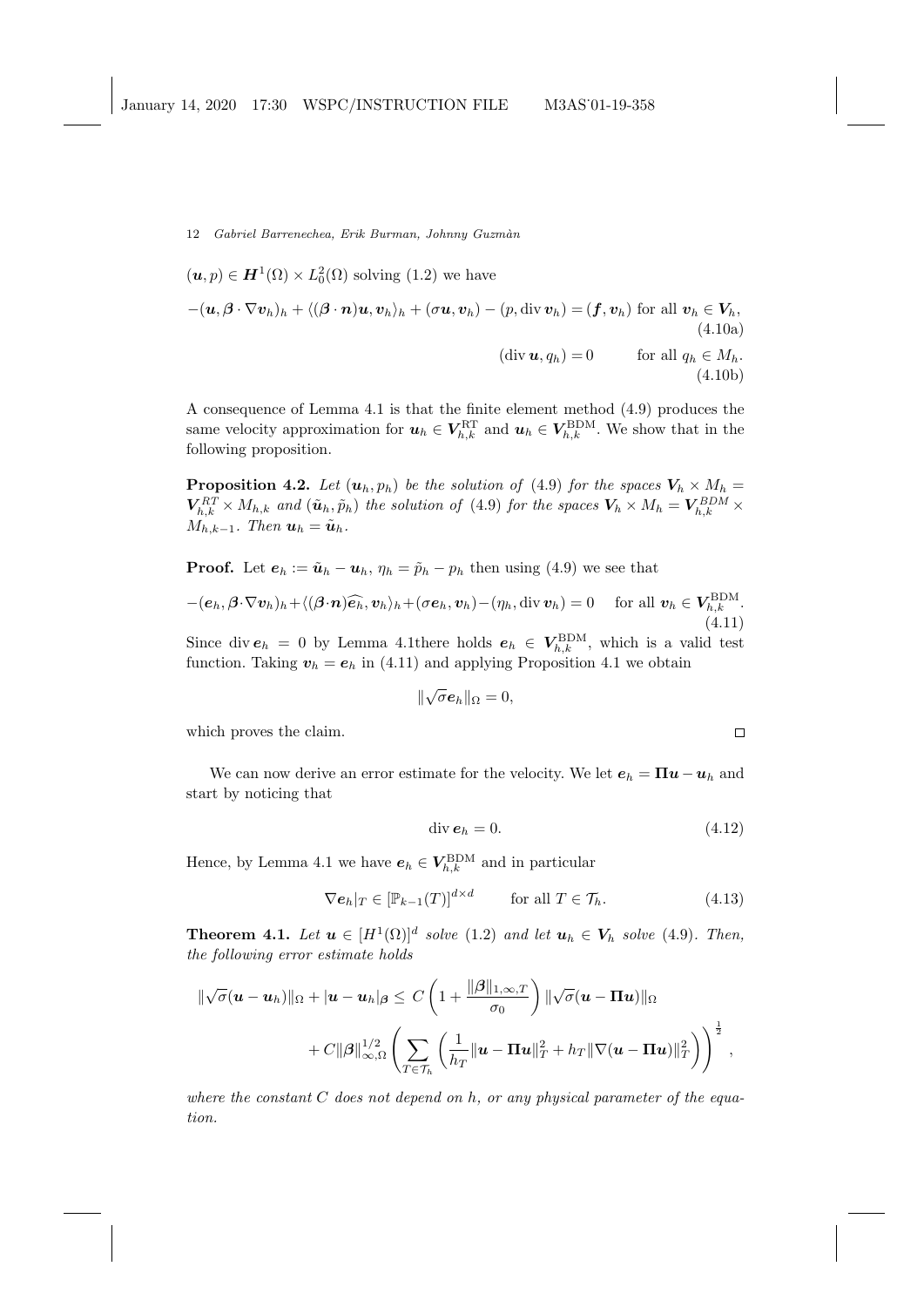**Proof.** Using  $(4.9)$ ,  $(4.10)$ ,  $(4.12)$ , and  $(4.1)$  we get

$$
\begin{aligned} \|\sqrt{\sigma} \boldsymbol{e}_h\|_{\Omega}^2 =& (\sigma(\boldsymbol{u}-\boldsymbol{u}_h),\boldsymbol{e}_h) + (\sigma(\boldsymbol{\Pi}\boldsymbol{u}-\boldsymbol{u}),\boldsymbol{e}_h) \\ =& ((\boldsymbol{u}-\boldsymbol{u}_h),\boldsymbol{\beta}\cdot\nabla \boldsymbol{e}_h)_h - \langle \boldsymbol{\beta}\cdot\boldsymbol{n}(\boldsymbol{u}-\widehat{\boldsymbol{u}_h}),\boldsymbol{e}_h\rangle_h + (\sigma(\boldsymbol{\Pi}\boldsymbol{u}-\boldsymbol{u}),\boldsymbol{e}_h) \\ =& ((\boldsymbol{\Pi}\boldsymbol{u}-\boldsymbol{u}_h),\boldsymbol{\beta}\cdot\nabla \boldsymbol{e}_h)_h - \langle \boldsymbol{\beta}\cdot\boldsymbol{n}(\widehat{\boldsymbol{\Pi} \boldsymbol{u}}-\widehat{\boldsymbol{u}_h}),\boldsymbol{e}_h\rangle_h \\ & + ((\boldsymbol{u}-\boldsymbol{\Pi}\boldsymbol{u}),\boldsymbol{\beta}\cdot\nabla \boldsymbol{e}_h)_h - \langle \boldsymbol{\beta}\cdot\boldsymbol{n}(\boldsymbol{u}-\widehat{\boldsymbol{\Pi} \boldsymbol{u}}),\boldsymbol{e}_h\rangle_h + (\sigma(\boldsymbol{\Pi}\boldsymbol{u}-\boldsymbol{u}),\boldsymbol{e}_h) \\ =& -\frac{1}{2}|\boldsymbol{e}_h|_{\boldsymbol{\beta}}^2 + ((\boldsymbol{u}-\boldsymbol{\Pi}\boldsymbol{u}),\boldsymbol{\beta}\cdot\nabla \boldsymbol{e}_h)_h - \langle \boldsymbol{\beta}\cdot\boldsymbol{n}(\boldsymbol{u}-\widehat{\boldsymbol{\Pi} \boldsymbol{u}}),\boldsymbol{e}_h\rangle_h \\ & + (\sigma(\boldsymbol{\Pi}\boldsymbol{u}-\boldsymbol{u}),\boldsymbol{e}_h).\end{aligned}
$$

Hence, we have

$$
\|\sqrt{\sigma} \mathbf{e}_h\|_{\Omega}^2 + \frac{1}{2} |\mathbf{e}_h|_{\beta}^2
$$
  
=  $(\mathbf{u} - \mathbf{\Pi} \mathbf{u}, \beta \cdot \nabla \mathbf{e}_h)_h - \langle \beta \cdot \mathbf{n} (\mathbf{u} - \widehat{\mathbf{\Pi} \mathbf{u}}), \mathbf{e}_h \rangle_h + (\sigma (\mathbf{\Pi} \mathbf{u} - \mathbf{u}), \mathbf{e}_h).$  (4.14)

We bound each term separately. Using  $(4.13)$ , the definition of  $\Pi$   $(4.4)-(4.5)$ ,  $(4.3)$ , and (4.7), we have

$$
(\boldsymbol{u}-\boldsymbol{\Pi}\boldsymbol{u},\boldsymbol{\beta}\cdot\nabla\boldsymbol{e}_h)_h=(\boldsymbol{u}-\boldsymbol{\Pi}\boldsymbol{u},(\boldsymbol{\beta}-P_0\boldsymbol{\beta})\cdot\nabla\boldsymbol{e}_h)_h\leq C\|\boldsymbol{\beta}\|_{1,\infty,\Omega}\|\boldsymbol{u}-\boldsymbol{\Pi}\boldsymbol{u}\|_{\Omega}\|\boldsymbol{e}_h\|_{\Omega}.
$$
\n(4.15)

Using the contributions from neighbouring elements on the face to express the discrete error on the faces in terms of jumps, the normal continuity of  $u$  and  $\Pi u$ , and using the local trace inequality (4.8) it is easy to show that

$$
-\langle \boldsymbol{\beta} \cdot \boldsymbol{n}(\boldsymbol{u} - \widehat{\mathbf{\Pi u}}), e_h \rangle_h \le C \|\boldsymbol{\beta}\|_{\infty, \Omega}^{\frac{1}{2}} |e_h|_{\boldsymbol{\beta}} \times \left( \sum_{T \in \mathcal{T}_h} \left( \frac{1}{h_T} \|\boldsymbol{u} - \mathbf{\Pi u}\|_T^2 + h_T \|\nabla(\boldsymbol{u} - \mathbf{\Pi u})\|_T^2 \right) \right)^{\frac{1}{2}}. \quad (4.16)
$$

Finally,

$$
(\sigma(\Pi u - u), e_h) \leq \|\sqrt{\sigma}(\Pi u - u)\|_{\Omega}\|\sqrt{\sigma}e_h\|_{\Omega}.
$$
 (4.17)

 $\Box$ 

Therefore, inserting  $(4.15)-(4.17)$  into  $(4.14)$  we arrive at

$$
\begin{aligned}\n\|\sqrt{\sigma} \boldsymbol{e}_h\|_{\Omega} + |\boldsymbol{e}_h|_{\boldsymbol{\beta}} &\leq & C \left(1 + \frac{\|\boldsymbol{\beta}\|_{1,\infty,\Omega}}{\sigma_0}\right) \|\sqrt{\sigma} (\boldsymbol{u} - \boldsymbol{\Pi} \boldsymbol{u})\|_{\Omega} \\
&\quad + C \|\boldsymbol{\beta}\|_{\infty,\Omega}^{\frac{1}{2}} \left( \sum_{T \in \mathcal{T}_h} \left( \frac{1}{h_T} \|\boldsymbol{u} - \boldsymbol{\Pi} \boldsymbol{u}\|_T^2 + h_T \|\nabla (\boldsymbol{u} - \boldsymbol{\Pi} \boldsymbol{u})\|_T^2 \right) \right)^{\frac{1}{2}}.\n\end{aligned}
$$

The result follows after applying the triangle inequality.

The following result appears as a corollary of the last theorem and Lemma 4.2.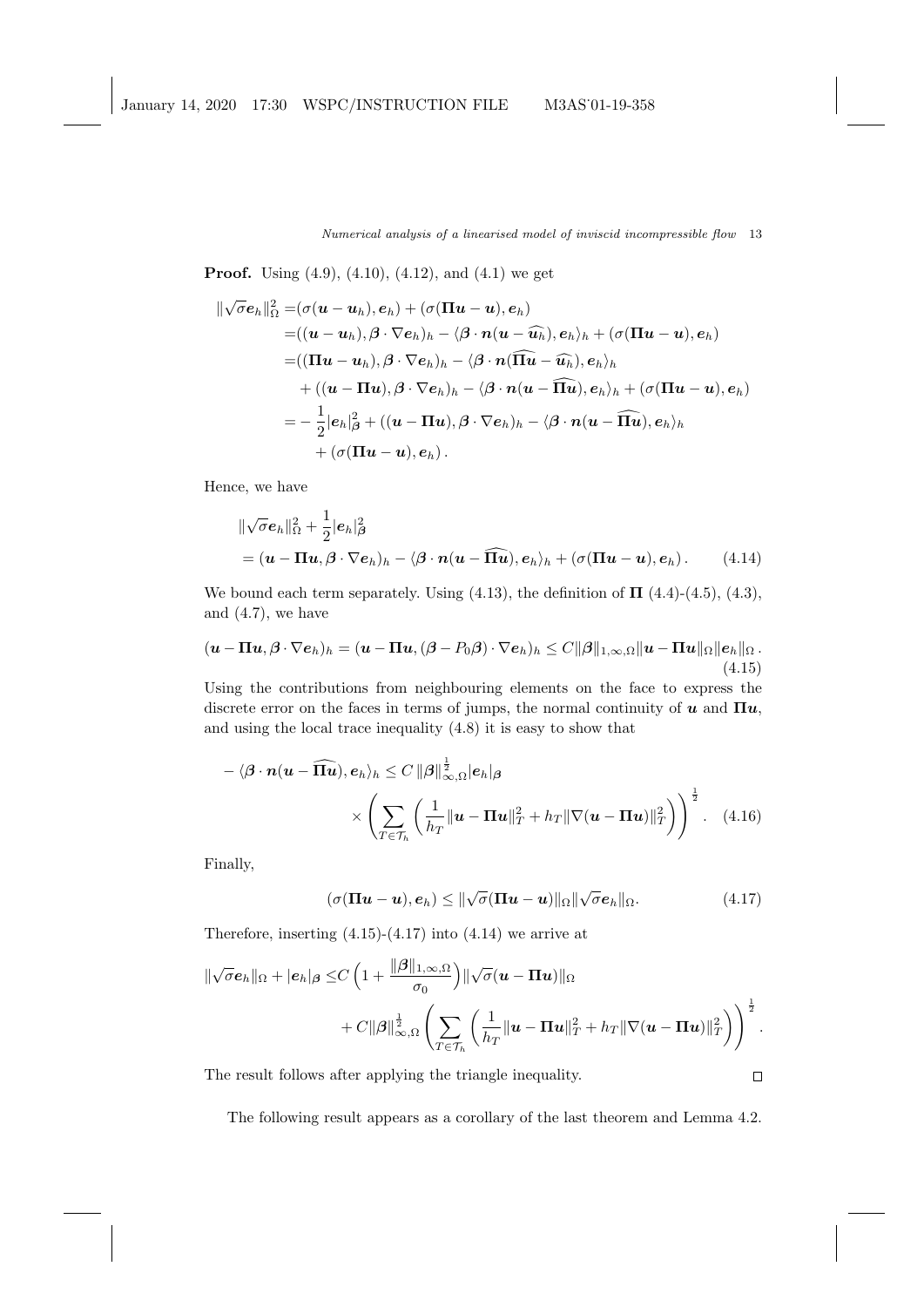**Corollary 4.1.** Let  $u \in [H^{k+1}(\Omega)]^d$  solve  $(1.2)$  and let  $u_h \in V_h$  solve  $(4.9)$ . Then, the following error estimate holds

$$
\begin{aligned}\n1\|\sqrt{\sigma}(\boldsymbol{u}-\boldsymbol{u}_h)\|_{\Omega} &+ |\boldsymbol{u}-\boldsymbol{u}_h|_{\boldsymbol{\beta}} \\
&\leq C\left(\left[1+\frac{\|\boldsymbol{\beta}\|_{1,\infty,T}}{\sigma_0}\right]\|\sqrt{\sigma}\|_{\infty,\Omega}h^{\frac{1}{2}}+\|\boldsymbol{\beta}\|_{\infty,\Omega}^{\frac{1}{2}}\right)h^{k+\frac{1}{2}}\|\boldsymbol{u}\|_{k+1,\Omega}.\n\end{aligned}
$$

Remark 4.1. The arguments of Theorem 4.1 and Corollary 4.1 may be used to improve the order obtained Theorem 2.2 of Ref. 14 to  $O(h^{k+\frac{1}{2}})$ , if an upwind flux is used. Following the ideas above, use integration by parts in the first term of  $I_1$  in the equation after (2.12). Then add and subtract the exact solution to the approximate solution in term  $I_3$  and recombine terms, so that one may use continuity on the norm augmented with  $L^2$ -control on the faces the jumps of the approximate velocity.

# 4.3.  $L^2$ -error estimates for the pressure approximation

Since the pressure space is of polynomial degree  $k$  for the method using the  $RT$ space for velocity approximation and  $k - 1$  for the method using the BDM space, the optimal order that can be obtained for the error of the pressure approximation in the  $L^2$ -norm is  $O(h^{k+1})$  and  $O(h^k)$ , respectively. Here we will prove the following orders for the pressure error :

- (1) in the first case (RT),  $O(h^{k+\frac{1}{2}})$ ; this is, the same suboptimality of  $O(h^{\frac{1}{2}})$  as for the velocity approximation.
- (2) in the second case (BDM) we get the optimal convergence  $O(h^k)$ ; considering that the pressure space is of degree  $k - 1$ . For the discrete error, i.e. the projection of the error on the space  $M_h$ , we get an  $O(h^{k+\frac{1}{2}})$  estimate, this is a superconvergence of  $O(h^{\frac{1}{2}})$  compared with the approximation property of the space of constant functions.

**Theorem 4.2.** Let  $(u, p) \in H^1(\Omega) \times L_0^2(\Omega)$  solve (1.2) and let  $(u_h, p_h) \in V_h \times M_h$ solve (4.9). Let  $\ell$  denote the polynomial degree of the space  $M_h$ . Then, the following error estimate holds

$$
||P_{\ell}p - p_h||_{\Omega} \leq C(||\beta||_{\infty,\Omega}\sigma_0^{-\frac{1}{2}} + \sigma^{\frac{1}{2}})||\sqrt{\sigma}(\boldsymbol{u} - \boldsymbol{u}_h)||_{\Omega} + C||\beta||_{\infty,\Omega} \left(\sum_{T \in \mathcal{T}_h} (||\boldsymbol{u} - \boldsymbol{\Pi}\boldsymbol{u}||_T^2 + h_T^2||\nabla(\boldsymbol{u} - \boldsymbol{\Pi}\boldsymbol{u})||_T^2)\right)^{\frac{1}{2}}.
$$

**Proof.** Using the surjectivity of the divergence operator as a mapping from  $H_0^1(\Omega)$ to  $L_0^2(\Omega)$  there exists  $\mathbf{v}_p \in \mathbf{H}_0^1(\Omega)$  such that div  $\mathbf{v}_p = P_{\ell}p - p_h$  and

$$
\|\mathbf{v}_p\|_{1,\Omega} \le C \|P_\ell p - p_h\|_{\Omega}.\tag{4.18}
$$

It follows from (4.18) and (4.6) that

$$
||P_{\ell}p - p_h||_{\Omega}^2 = (P_{\ell}p - p_h, \text{div}\,\mathbf{v}_p) = (P_{\ell}p - p_h, \text{div}\,\widetilde{\mathbf{\Pi}}\mathbf{v}_p) = (p - p_h, \text{div}\,\widetilde{\mathbf{\Pi}}\mathbf{v}_p).
$$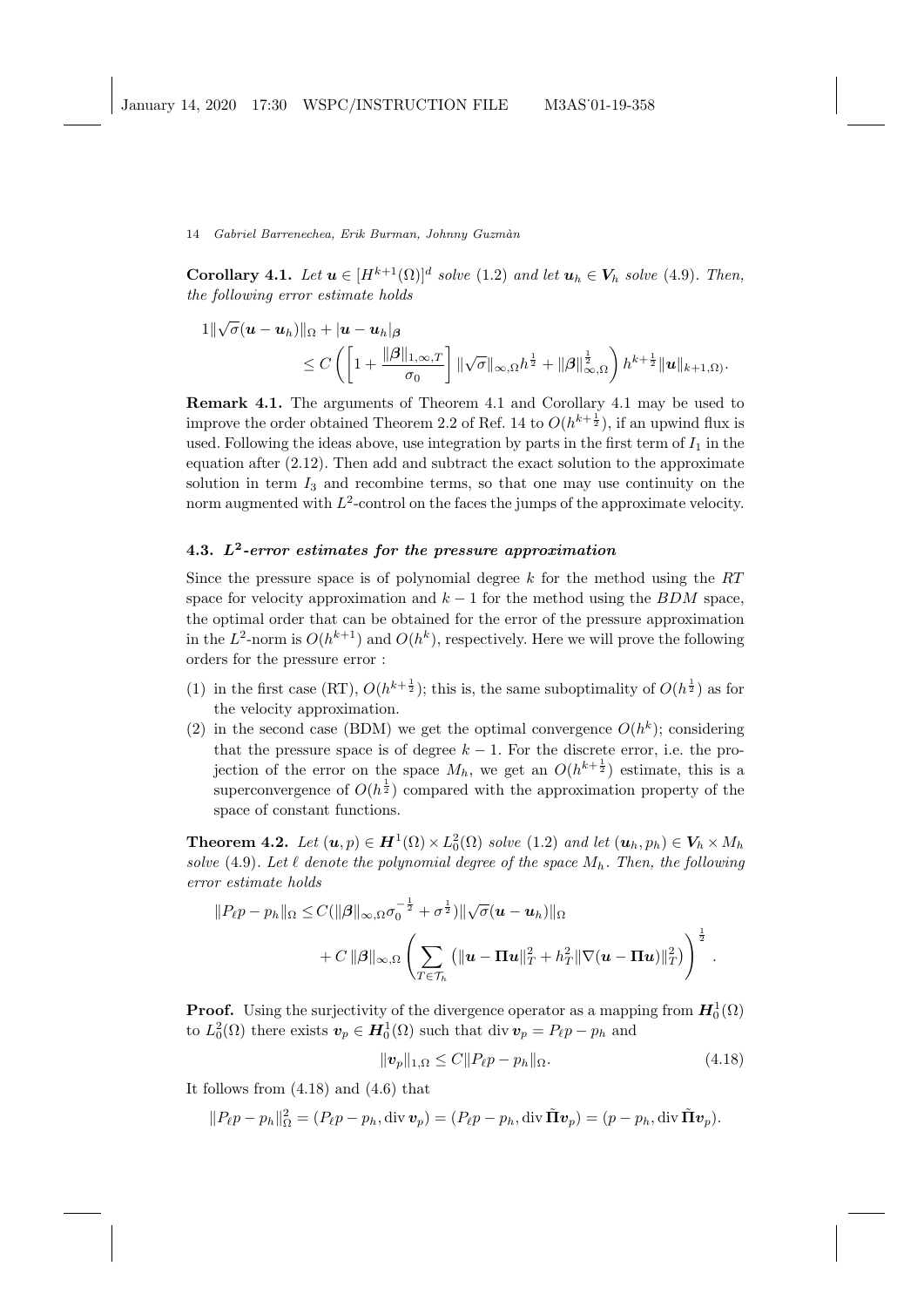If  $V_h \equiv V_{h,k}^{\text{RT}}$  then choose  $\tilde{\Pi} v_p \in V_{h,k}^{\text{RT}}$  and if  $V_h \equiv V_{h,k}^{\text{BDM}}$  choose  $\tilde{\Pi} v_p \in V_{h,k-1}^{\text{RT}}$  $V_{h,k}^{\text{BDM}}$ . Using (4.9) and (4.10) we find that

$$
(p-p_h, \operatorname{div} \tilde{\mathbf{\Pi}} \mathbf{v}_p) = -(\mathbf{u} - \mathbf{u}_h, \boldsymbol{\beta} \cdot \nabla \tilde{\mathbf{\Pi}} \mathbf{v}_p)_h + \langle (\boldsymbol{\beta} \cdot \mathbf{n})(\mathbf{u} - \widehat{\mathbf{u}_h}), \tilde{\mathbf{\Pi}} \mathbf{v}_p \rangle_h + (\sigma(\mathbf{u} - \mathbf{u}_h), \tilde{\mathbf{\Pi}} \mathbf{v}_p).
$$
\n(4.19)

Applying the Cauchy-Schwarz inequality and the stability of the RT interpolant and of  $v_p$  we have

$$
-(\boldsymbol{u}-\boldsymbol{u}_h,\boldsymbol{\beta}\cdot\nabla\tilde{\boldsymbol{\Pi}}\boldsymbol{v}_p)_h+(\sigma(\boldsymbol{u}-\boldsymbol{u}_h),\tilde{\boldsymbol{\Pi}}\boldsymbol{v}_p)\leq(\|\boldsymbol{\beta}\|_{\infty,\Omega}\sigma_0^{-\frac{1}{2}}+\sigma^{\frac{1}{2}})\|\sqrt{\sigma}(\boldsymbol{u}-\boldsymbol{u}_h)\|_{\Omega}\|\boldsymbol{v}_p\|_{1,\Omega}.
$$

For the remaining term observe that, by the definition of  $\langle \cdot, \cdot \rangle_h$ , the fact that  $\beta \cdot n$ changes sign on neighbouring elements and that  $(u - \widehat{u_h})$  is single valued on the faces of the triangulation,

$$
\langle (\boldsymbol{\beta}\cdot\boldsymbol{n})(\boldsymbol{u}-\widehat{\boldsymbol{u}_h}),\tilde{\Pi}\boldsymbol{v}_p\rangle_h=\langle (\boldsymbol{\beta}\cdot\boldsymbol{n})(\boldsymbol{u}-\widehat{\boldsymbol{u}_h}),(\tilde{\Pi}\boldsymbol{v}_p-\boldsymbol{v}_p)\rangle_h.
$$

The right hand side of this equality is bounded using the Cauchy-Schwarz inequality, the trace inequality (4.8) and the interpolation properties of the RT-interpolant of Lemma 4.2 as follows

$$
\langle (\boldsymbol{\beta} \cdot \boldsymbol{n}) (\boldsymbol{u} - \widehat{\boldsymbol{u}_h}), (\tilde{\Pi} \boldsymbol{v}_p - \boldsymbol{v}_p) \rangle_h
$$
  
\n
$$
\leq C \|\boldsymbol{\beta}\|_{\infty,\Omega} \sum_{T \in \mathcal{T}_h} (h_T^{-\frac{1}{2}} \|\boldsymbol{u} - \boldsymbol{u}_h\|_T + h_T^{\frac{1}{2}} \|\nabla (\boldsymbol{u} - \boldsymbol{u}_h)\|_T) h_T^{\frac{1}{2}} \|\boldsymbol{v}_p\|_{1,T}
$$
  
\n
$$
\leq C \|\boldsymbol{\beta}\|_{\infty,\Omega} \sum_{T \in \mathcal{T}_h} (\|\boldsymbol{u} - \boldsymbol{u}_h\|_T + \|\boldsymbol{u} - \Pi \boldsymbol{u}\|_T + h_T \|\nabla (\boldsymbol{u} - \Pi \boldsymbol{u})\|_T) \|\boldsymbol{v}_p\|_{1,T},
$$

where in the last step we added and subtracted  $\Pi u$ , used the triangle inequality and the inverse inequality (4.7). We conclude by using (4.18) .  $\Box$ 

The following result is an immediate consequence of Theorem 4.2 and Corollary 4.1 and the approximation properties of the  $L^2$ -projection,

**Corollary 4.2.** Assume that  $V_h = V_{h,k}^{RT}$  and  $M_h = M_{h,k}$ . Then, there exists  $\tilde{C}_{\boldsymbol{\beta},\sigma}$  > 0 that depends only on the constants in the bounds of Theorems 4.2 and Corollary 4.1 such that

$$
||p - p_h||_{\Omega} \leq \tilde{C}_{\beta, \sigma} h^{k + \frac{1}{2}} ||u||_{k+1, \Omega} + Ch^{k+1} |p|_{k+1, \Omega}.
$$

For the case in which  $V_h = V_{h,k}^{BDM}$  and  $M_h = M_{h,k-1}$ , the following error estimate holds

$$
||P_{k-1}p - p_h||_{\Omega} \leq \hat{C}_{\boldsymbol{\beta},\sigma} h^{k+\frac{1}{2}} ||u||_{k+1,\Omega}
$$

and

$$
||p - p_h||_{\Omega} \leq \hat{C}_{\boldsymbol{\beta},\sigma} h^{k + \frac{1}{2}} ||\boldsymbol{u}||_{k+1,\Omega} + Ch^k |p|_{k,\Omega},
$$

where  $\hat{C}_{\beta,\sigma}$  depends on the constants in the bounds of Theorems 4.2 and Corollary 4.1.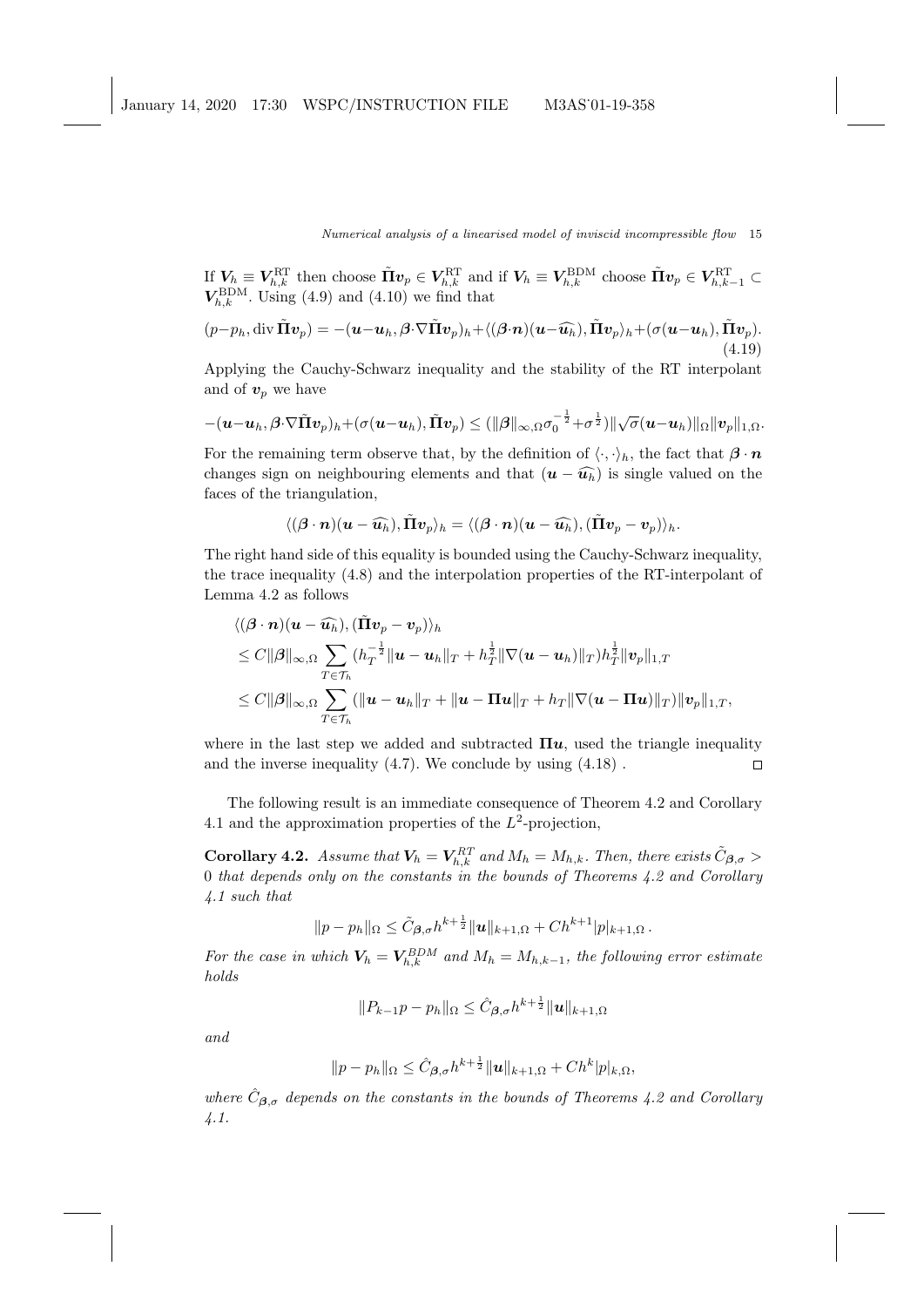| $\hbar$ | $\ \boldsymbol{u}-\boldsymbol{u}_h\ _{L^2(\Omega)}$ | $  p-p_h  _{L^2(\Omega)}$ | <b>CPU</b> |
|---------|-----------------------------------------------------|---------------------------|------------|
| 1/10    | $0.011(-)$                                          | $0.15(-)$                 | 0.073s     |
| 1/20    | 0.0030(1.9)                                         | 0.074(1.0)                | 0.47s      |
| 1/40    | 0.00087(1.8)                                        | 0.037(1.0)                | 4.7s       |
| 1/80    | 0.00031(1.5)                                        | 0.019(1.0)                | 62.9s      |

16 Gabriel Barrenechea, Erik Burman, Johnny Guzmàn

Table 1. Errors for the BDM1/P0 element.  $\sigma = 100$   $n = 1$ .

## 5. A numerical example

Here we will show some illustrations of the theory developed above using the analytical solution of example (2) in section 1.1. For ample qualitative numerical evidence of the performance of this type of method on physically relevant problems we refer to the references Refs. 25, 24.

We consider the domain  $\Omega = (0,1) \times (0,1)$  and the solution (1.5)-(1.6) of example (2). We used the package FreeFEM++<sup>16</sup> to implement the formulation (4.9) with either the BDM(1) element and piecewise constant pressures or the  $RT(1)$  element with piecewise affine, discontinuous, pressures. The linear systems were solved using UMFPACK and the meshes were of Union Jack type. In Tables 1-2 we report the errors of velocities and pressures in the (relative)  $L^2$ -norm. We also report the CPU time. We see that the velocity approximations have identical errors in the two cases as predicted by Proposition 4.2, whereas as expected the BDM(1) approximation has poorer convergence of the pressure. The  $RT(1)$  computation however is more costly by almost a factor three.

In Table 3 we report the variation of the error on a fixed mesh with  $h = 1/40$  and  $\sigma = 100$ . The variable n, controlling the number of vortices, and hence influencing both  $\|\beta\|_{W^{1,\infty}(\Omega)}$  and  $\|u\|_{H^2(\Omega)}$  is taken in the set  $n \in \{1,2,4,8\}$ . We observe (approximately) linear growth in both velocity and pressures, except for the pressure for the method using the RT element, where the growth is stronger. For the highest value  $n = 8$ , all errors are above 15% on this mesh. In Table 4 we vary the coefficient σ and see that also here the error growth for decreasing σ is by and large linear for the velocities, as predicted by theory (Corollary 4.1) and the RT pressure (Corollary 4.2). The BDM pressure on the other hand is very robust with respect to variations in  $\sigma$ , but much larger than the RT-pressure. It starts increasing only for the smallest value of the parameter, when the pressure errors of the two approximation spaces are comparable. It follows that for small values of  $\sigma$  the pressure approximation is of similar quality for the BDM and RT methods.

### Acknowledgments

The work of Gabriel R. Barrenechea has been funded by the Leverhulme Trust through the Research Fellowship No. RF-2019-510. Erik Burman was partially sup-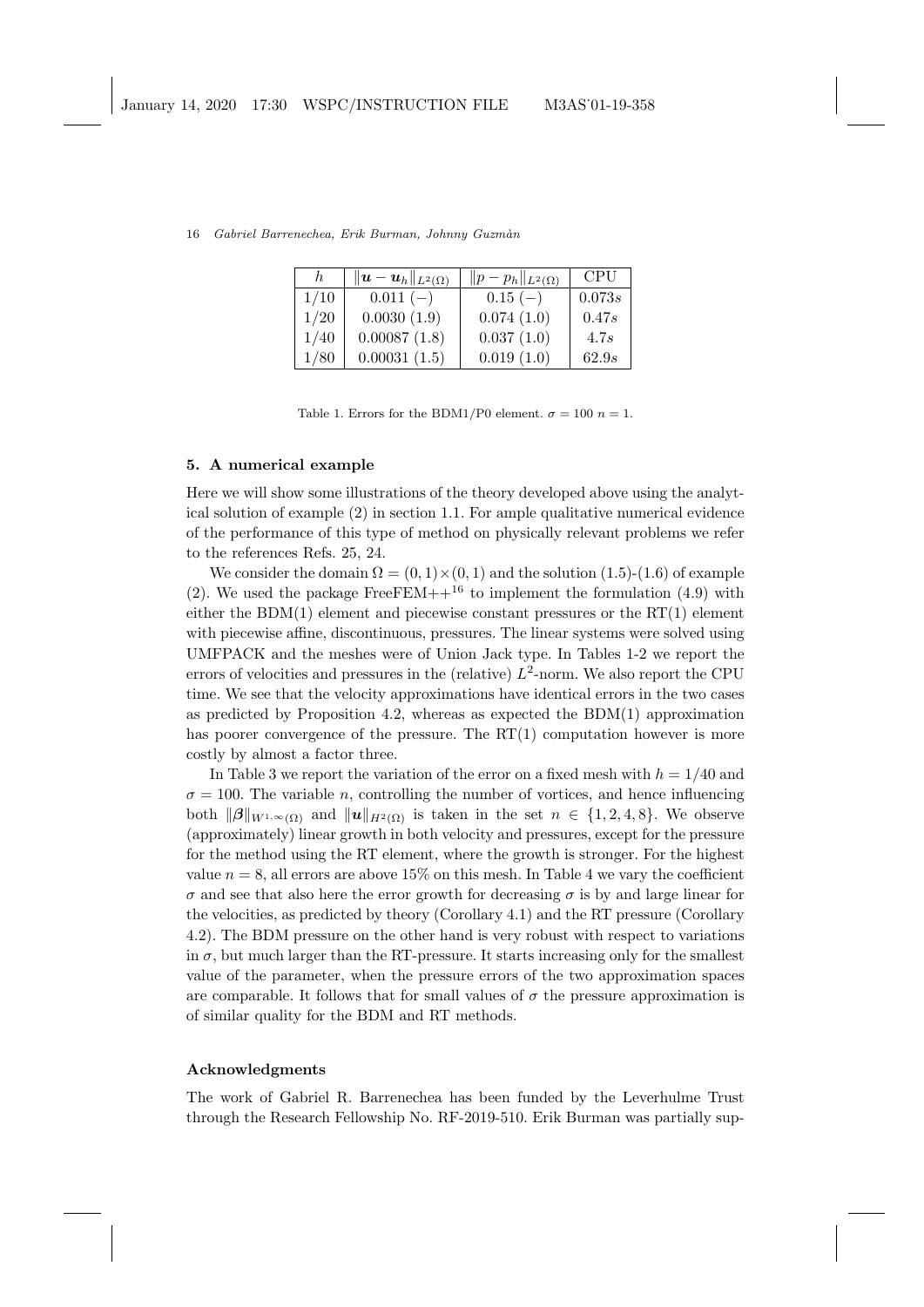| $\hbar$ | $\ \boldsymbol{u}-\boldsymbol{u}_h\ _{L^2(\Omega)}$ | $  p-p_h  _{L^2(\Omega)}$ | <b>CPU</b> |
|---------|-----------------------------------------------------|---------------------------|------------|
| 1/10    | $0.011(-)$                                          | $0.026(-)$                | 0.17s      |
| 1/20    | 0.0030(1.9)                                         | 0.0060(2.1)               | 1.2s       |
| 1/40    | 0.00087(1.8)                                        | 0.0018(1.7)               | 12s        |
| 1/80    | 0.00031(1.5)                                        | 0.00073(1.3)              | 165s       |

Numerical analysis of a linearised model of inviscid incompressible flow 17

Table 2. Errors for the RT1/P1dc element.  $\sigma = 100$   $n = 1$ .

| $\boldsymbol{n}$ | BDM $\ \boldsymbol{u}-\boldsymbol{u}_h\ _{L^2(\Omega)}$ | BDM $  p-p_h  _{L^2(\Omega)}$ | $\ {\rm RT}\;\ \pmb{u}-\pmb{u}_h\ _{L^2(\Omega)}$ | $\ R\ $ $\ p-p_h\ _{L^2(\Omega)}$ |
|------------------|---------------------------------------------------------|-------------------------------|---------------------------------------------------|-----------------------------------|
|                  | 0.00087                                                 | 0.037                         | 0.00087                                           | 0.0018                            |
|                  | 0.0048                                                  | 0.074                         | 0.0048                                            | 0.0058                            |
|                  | 0.031                                                   | 0.14                          | 0.031                                             | 0.026                             |
|                  | $\rm 0.21$                                              | 0.34                          | 0.21                                              | $0.18\,$                          |

Table 3. Errors for the BDM1/P0 element (columns 2 and 3) and RT1/P1dc element (columns 4 and 5),  $h = 1/40$ ,  $\sigma = 100$ , varying *n*.

| $\sigma$ | BDM $\ \boldsymbol{u}-\boldsymbol{u}_h\ _{L^2(\Omega)}$ | BDM $  p-p_h  _{L^2(\Omega)}$ | RT $\ \boldsymbol{u}-\boldsymbol{u}_h\ _{L^2(\Omega)}$ | RT $  p-p_h  _{L^2(\Omega)}$ |
|----------|---------------------------------------------------------|-------------------------------|--------------------------------------------------------|------------------------------|
| $10^6$   | 0.00061                                                 | 0.037                         | 0.00061                                                | 0.015                        |
| 100      | 0.00087                                                 | 0.037                         | 0.00087                                                | 0.0018                       |
| 50       | 0.0012                                                  | 0.037                         | 0.0012                                                 | 0.0019                       |
| 25       | 0.0021                                                  | 0.037                         | 0.0021                                                 | 0.0022                       |
| 10       | 0.0051                                                  | 0.037                         | 0.0051                                                 | 0.0045                       |
|          | 0.048                                                   | 0.058                         | 0.048                                                  | 0.045                        |

Table 4. Errors for the BDM1/P0 element (columns 2 and 3) and RT1/P1dc element (columns 4 and 5),  $h = 1/40$ ,  $n = 1$ , varying  $\sigma$ .

ported by the grant: EP/P01576X/1. Johnny Guzman was partially supported by the grant: NSF, DMS  $\#$  1620100.

## References

- 1. C. Amrouche, C. Bernardi, M. Dauge, and V. Girault. Vector potentials in threedimensional non-smooth domains. Math. Methods Appl. Sci., 21(9):823–864, 1998.
- 2. D. Boffi, F. Brezzi, and M. Fortin. Mixed finite element methods and applications, volume 44 of Springer Series in Computational Mathematics. Springer, Heidelberg, 2013.
- 3. F. Brezzi, J. Douglas, Jr., and L. D. Marini. Two families of mixed finite elements for second order elliptic problems. Numer. Math., 47(2):217–235, 1985.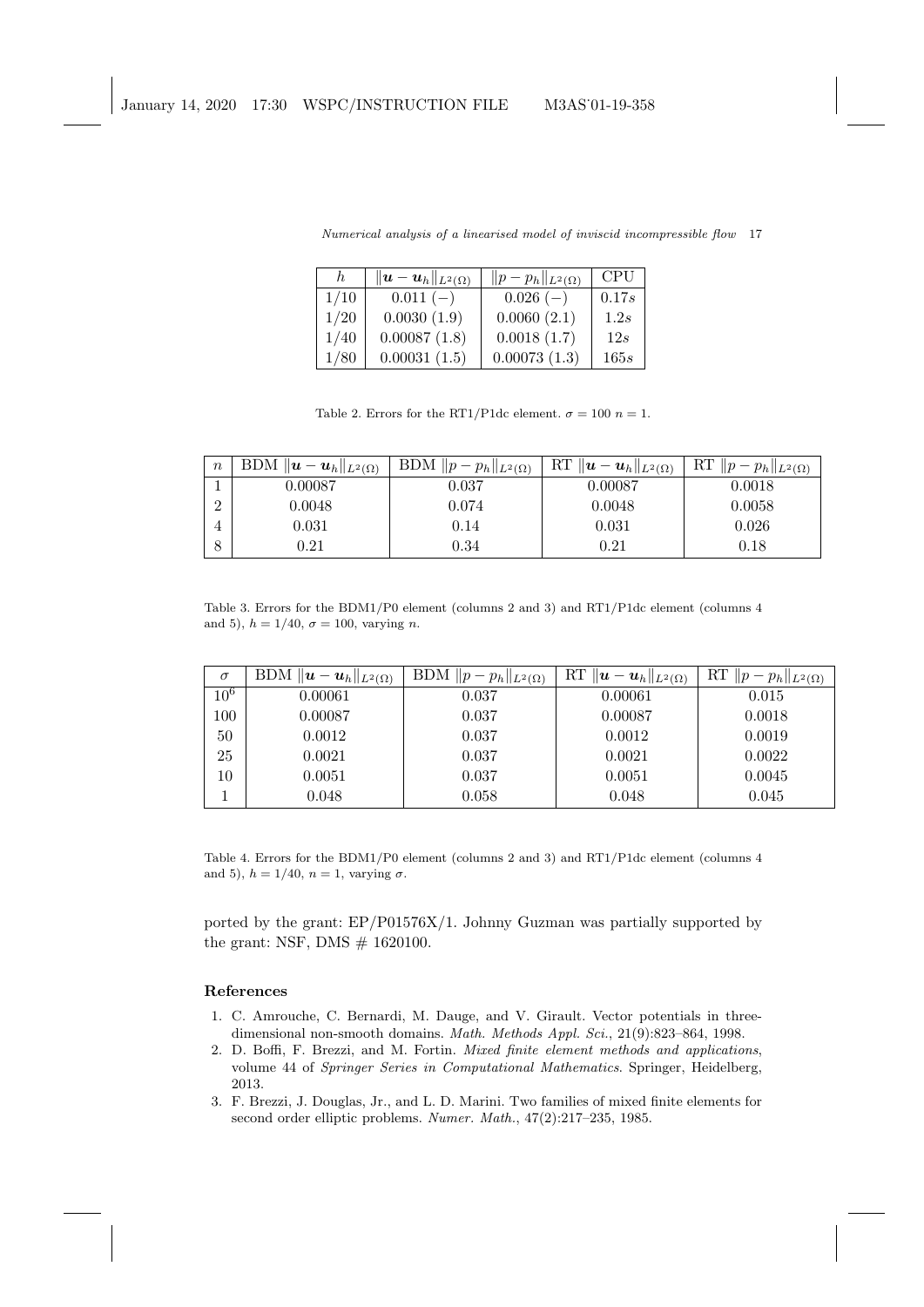- 18 Gabriel Barrenechea, Erik Burman, Johnny Guzmàn
- 4. E. Burman. Robust error estimates for stabilized finite element approximations of the two dimensional Navier-Stokes' equations at high Reynolds number. Comput. Methods Appl. Mech. Engrg., 288:2–23, 2015.
- 5. E. Burman and M. A. Fernández. Continuous interior penalty finite element method for the time-dependent Navier-Stokes equations: space discretization and convergence. Numer. Math., 107(1):39–77, 2007.
- 6. B. Cockburn, B. Dong, and J. Guzm´an. Optimal convergence of the original dg method for the transport-reaction equation on special meshes. SIAM Journal on Numerical Analysis, 46(3):1250–1265, 2008.
- 7. B. Cockburn and J. Gopalakrishnan. A characterization of hybridized mixed methods for second order elliptic problems. SIAM J. Numer. Anal., 42(1):283–301, 2004.
- 8. H. B. Da Veiga. On a stationary transport equation. Annali dell'Università di Ferrara, 32(1):79–91, 1986.
- 9. A. Ern and J.-L. Guermond. Theory and practice of finite elements, volume 159 of Applied Mathematical Sciences. Springer-Verlag, New York, 2004.
- 10. G. Fichera. On a unified theory of boundary value problems for elliptic-parabolic equations of second order. Matematika, 7(6):99–122, 1963.
- 11. V. Girault and P.-A. Raviart. Finite element methods for Navier-Stokes equations: theory and algorithms, volume 5. Springer Science & Business Media, 1986.
- 12. V. Girault, B. Rivière, and M. F. Wheeler. A discontinuous Galerkin method with nonoverlapping domain decomposition for the Stokes and Navier-Stokes problems. Math. Comp., 74(249):53–84, 2005.
- 13. V. Girault and L. Tartar.  $L^p$  and  $W^{1,p}$  regularity of the solution of a steady transport equation. Comptes Rendus Mathématique, 348(15-16):885–890, 2010.
- 14. J. Guzm´an, C.-W. Shu, and F. A. Sequeira. H(div) conforming and DG methods for incompressible Euler's equations. IMA J. Numer. Anal., 37(4):1733–1771, 2017.
- 15. P. Hansbo and A. Szepessy. A velocity-pressure streamline diffusion finite element method for the incompressible Navier-Stokes equations. Comput. Methods Appl. Mech. Engrg., 84(2):175–192, 1990.
- 16. F. Hecht. New development in FreeFem++. J. Numer. Math., 20(3-4):251–265, 2012.
- 17. C. Johnson and J. Pitk¨aranta. An analysis of the discontinuous Galerkin method for a scalar hyperbolic equation. Math. Comp., 46(173):1–26, 1986.
- 18. C. Johnson and J. Saranen. Streamline diffusion methods for the incompressible Euler and Navier-Stokes equations. Math. Comp., 47(175):1–18, 1986.
- 19. J. Könnö and R. Stenberg.  $H(\text{div})$ -conforming finite elements for the Brinkman problem. Math. Models Methods Appl. Sci., 21(11):2227–2248, 2011.
- 20. A. Natale and C. J. Cotter. A variational  $H(\text{div})$  finite-element discretization approach for perfect incompressible fluids. IMA J. Numer. Anal., 38(3):1388–1419, 2018.
- 21. T. E. Peterson. A note on the convergence of the discontinuous Galerkin method for a scalar hyperbolic equation. SIAM Journal on Numerical Analysis, 28(1):133–140, 1991.
- 22. P.-A. Raviart and J. M. Thomas. A mixed finite element method for 2nd order elliptic problems. pages 292–315. Lecture Notes in Math., Vol. 606, 1977.
- 23. G. R. Richter. An optimal-order error estimate for the discontinuous Galerkin method. Mathematics of Computation, 50(181):75–88, 1988.
- 24. P. W. Schroeder, C. Lehrenfeld, A. Linke, and G. Lube. Towards computable flows and robust estimates for inf-sup stable FEM applied to the time-dependent incompressible Navier-Stokes equations. SeMA J., 75(4):629–653, 2018.
- 25. P. W. Schroeder and G. Lube. Divergence-free H(div)-FEM for time-dependent incompressible flows with applications to high Reynolds number vortex dynamics. J.